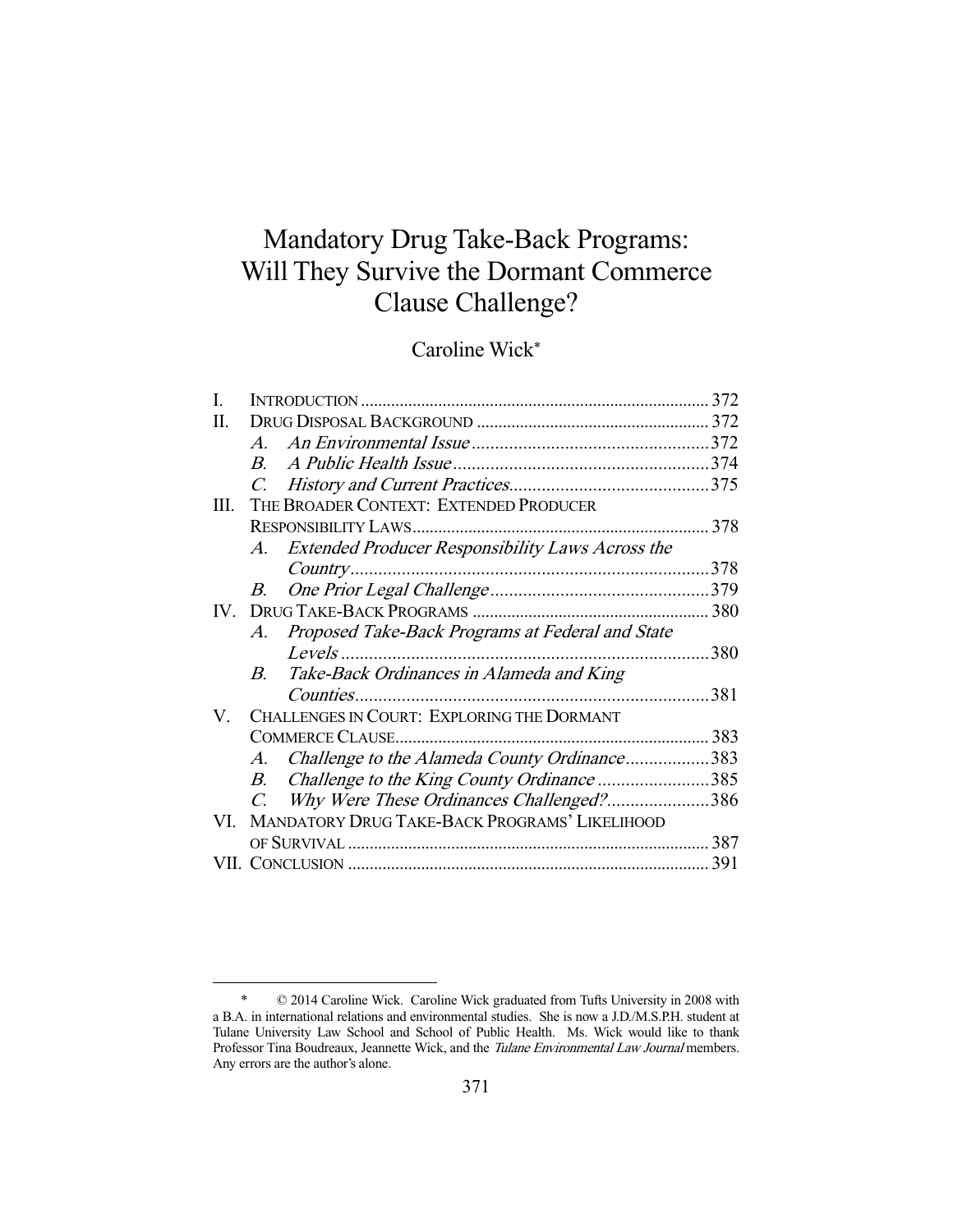#### I. INTRODUCTION

 Prozac-ridden fish and intersex frogs—these animals sound like they belong in a science fiction movie, yet exist all around us.<sup>1</sup> Why? Because drugs manufactured for human use enter our waterways from multiple sources. For decades, scientists have documented the presence of pharmaceuticals in waterways and the effects of low drug concentrations on aquatic animals.<sup>2</sup>

 This Comment will explore one way United States' local governments are responding to this ever-growing problem: mandatory, manufacturer-sponsored, drug take-back programs. Two counties— Alameda in California and King in Washington—recently passed ordinances requiring drug manufacturers to dispose of drugs that consumers no longer need. Both ordinances are the subject of ongoing litigation; trade associations representing manufacturers are challenging the ordinances, claiming that the ordinances violate the dormant Commerce Clause. This Comment argues that ultimately the ordinances will survive a dormant Commerce Clause challenge because they do not discriminate against or regulate interstate commerce, nor do they excessively burden interstate commerce. These ordinances are rather an appropriate expansion of the Extended Producer Responsibility (EPR) framework. They are subject to legal attack, where dozens of other EPR laws have not been, not because they violate the dormant Commerce Clause but because they affect politically powerful businesses.

#### II. DRUG DISPOSAL BACKGROUND

#### A. An Environmental Issue

-

 Nationally, "an estimated 40 percent of drugs prescribed outside of hospitals go unused."<sup>3</sup> One can imagine numerous scenarios that would lead to leftover drugs needing disposal. To name a few: a patient after

<sup>1.</sup> See P.P. Fong & N. Molnar, *Norfluoxetine Induces Spawning and Parturition in* Estuarine and Freshwater Bivalves, 81 BULL. ENVTL. CONTAMINATION & TOXICOLOGY 535, 535 (2008); Wynne Parry, Water Pollution Caused by Birth Control Poses Dilemma, LIVE SCI. (May 23, 2012, 2:00 PM), http://www.livescience.com/20532-birth-control-water-pollution.html.

<sup>2.</sup> See John M. Brausch et al., *Human Pharmaceuticals in the Aquatic Environment: A* Review of Recent Toxicological Studies and Considerations for Toxicity Testing, 218 REV.ENVTL. CONTAMINATION & TOXICOLOGY 1, 2 (2012); Naomi Lubick, Drugs in the Environment: Do Pharmaceutical Take-Back Programs Make a Difference?, 118 ENVTL. HEALTH PERSP. A211, A212 (2010) ("[A]n increasing number of reports from across the world have tracked active pharmaceutical ingredients (APIs) in surface waters and even tap water . . . .").

<sup>3.</sup> Colin Woodard, New Rules Could Hurt Maine Drug Takeback Programs, PORTLAND PRESS HERALD (Jan. 27, 2013), http://www.pressherald.com/news/new-rules-could-hurt-take back-programs\_2013-01-27.html.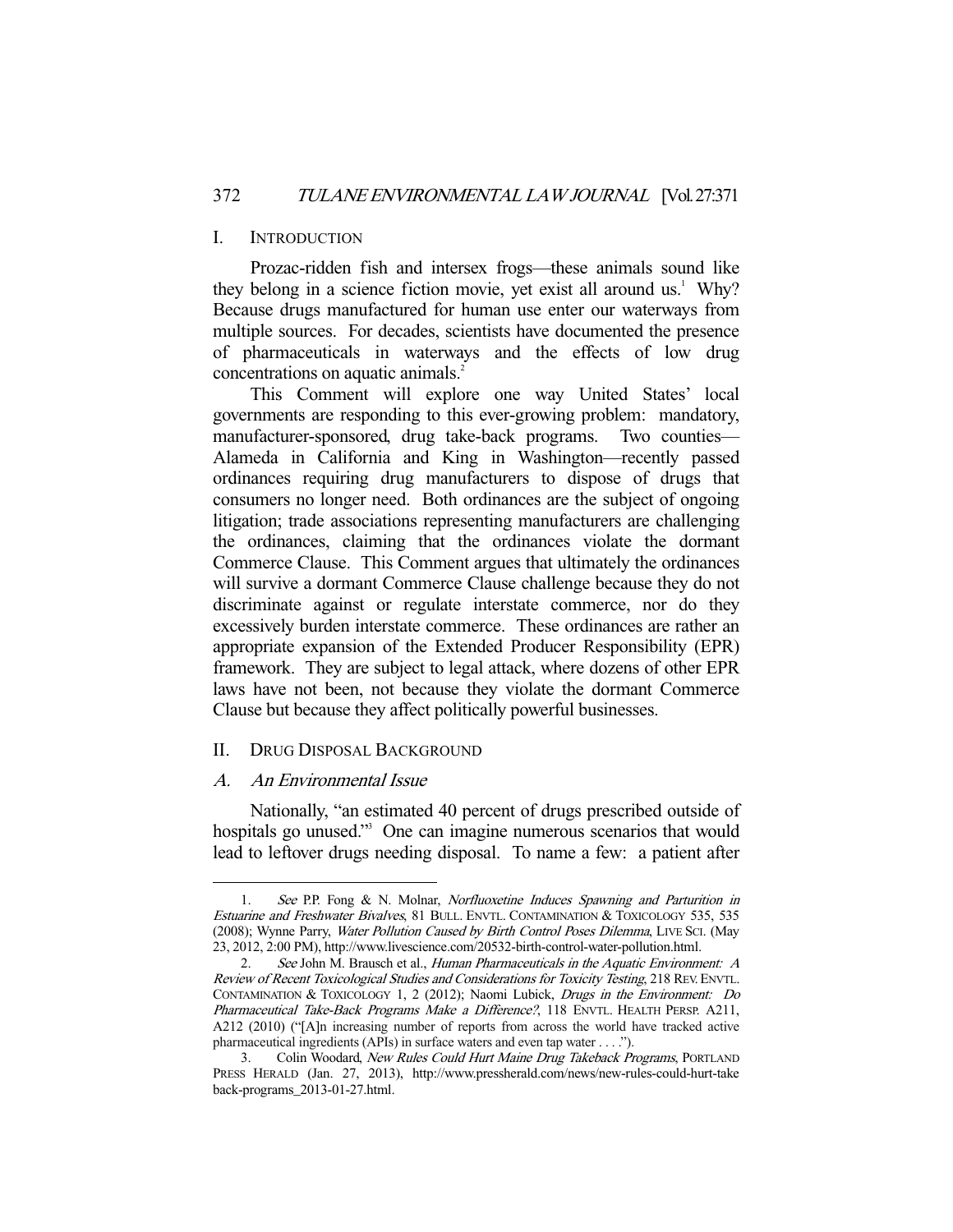surgery feels well enough to stop taking a pain reliever, a woman decides to try to get pregnant so she discontinues birth control, or a pet dog is weaned off steroids. These pills, drops, patches, and injectables present a pressing waste-disposal problem.

 Patients and consumers typically throw away leftover drugs in the trash or flush them down the toilet. However they are discarded, they are likely to find a local waterway. Drugs that make their way to landfills can escape, leaching from the landfill and into nearby groundwater.<sup>4</sup> Maine's Department of Environmental Protection tested groundwater near landfills and the results alarmed them; landfill leachate could amount to hundreds of pounds of active pharmaceutical ingredients from prescription and over-the-counter drugs.<sup>5</sup>

 Drugs that are flushed down a toilet enter the sewage system and ultimately a sewage treatment plant where complete removal from the plant's effluent is unlikely.<sup>6</sup> According to the Environmental Protection Agency (EPA), the majority of sewage treatment plants lack the technology to remove drugs from wastewater.<sup>7</sup> A recent study examined wastewater treatment plants' ability to remove chemicals and pharmaceuticals. Of the chemicals and pharmaceuticals studied, sewage treatment plants only removed about half effectively.<sup>8</sup> Among those drugs that remained in the effluent were carbamazepine (antiseizure), ciprofloxacin (antibiotic), diclofenac (anti-inflammatory), erythromycin (antibiotic), and trimethoprim (antibacterial).<sup>9</sup> According to another study, "[a] growing body of literature has identified a large number of [pharmaceutical and personal care products] released in sewage effluent and in biosolids."10 Biosolids form the sewage sludge that treatment plants extract from wastewater. Municipalities often sell biosolids for use as fertilizer, and one study found that earthworms located in fields

<sup>4.</sup> See Jan Schwarzbauer et al., Occurrence and Alteration of Organic Contaminants in Seepage and Leakage Water from a Waste Deposit Landfill, 36 WATER RES. 2275, 2276 (2002) (investigating a landfill in Germany that was leaching water into the adjacent groundwater where a leak in the bottom sealing of the landfill was discovered).

<sup>5.</sup> Lubick, *supra* note 2, at A212-13 ("The fact that we found pharmaceuticals wasn't a huge surprise, but the high levels were.").

 <sup>6.</sup> See How To Dispose of Medicines Properly, EPA (Apr. 2011), http://water.epa.gov/ scitech/swguidance/ppcp/upload/ppcpflyer.pdf.

 <sup>7.</sup> Id.

<sup>8.</sup> Brian Bienkowski, Only Half of Drugs, Other Newly Emerging Contaminants Removed from Sewage, ENVTL. HEALTH NEWS (Nov. 22, 2013), http://www.environmentalhealth news.org/ehs/news/2013/november/emerging-contaminants-report.

 $9$  Id.

 <sup>10.</sup> Fong & Molnar, supra note 1 (citation omitted).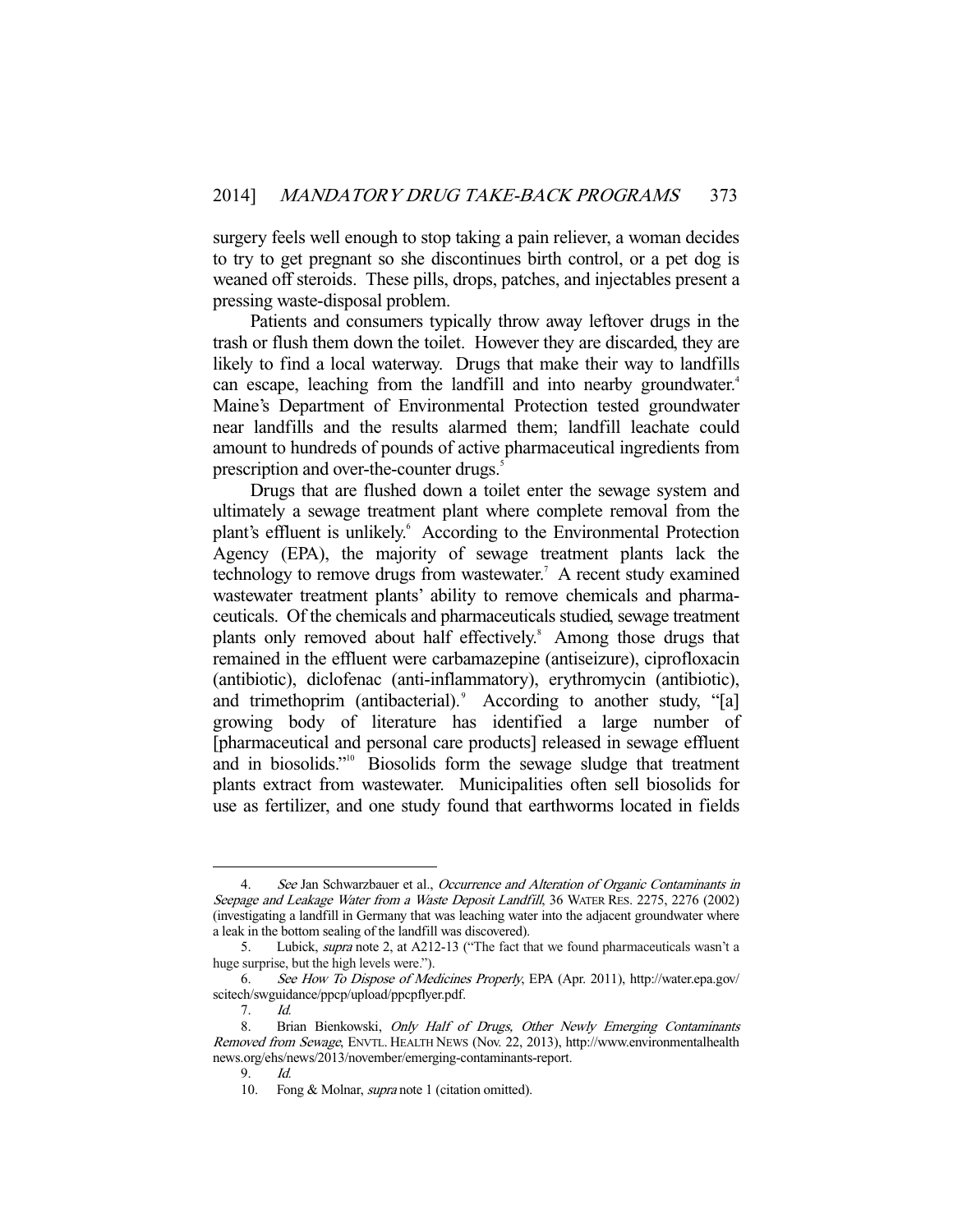fertilized with biosolids contained detectable levels of pharmaceuticals in their bodies. $11$ 

Drugs designed for humans are described as "pseudo-persistent."<sup>12</sup> In other words, drugs are chemicals, manipulated to enter the human body and continue to act until they are metabolized or excreted (usually after days or months). When drugs are thrown away or excreted, the same properties that helped make them effective in the body cause their persistence in the aquatic environment.<sup>13</sup> Scientists suspect that most of the drugs in the water pass through us without causing harm, but a small percentage may be toxic.14

 As referenced above, scientists have recently, and consistently, documented the effects of the presence of low concentrations of pharmaceuticals on aquatic animals. A 2007 study documented the effects of the presence of synthetic estrogen in lakes on fathead minnows.<sup>15</sup> The researchers reported that the male fish showed intersex characteristics and the entire population eventually collapsed.

## B. A Public Health Issue

 Leftover drugs exacerbate a growing public health concern. If drugs are disposed of improperly they could wind up—innocently or intentionally—in the wrong hands. According to King County, Washington, "32% of child poisoning deaths in Washington were caused by someone else's prescription medication."<sup>16</sup> The Substance Abuse and Mental Health Services Administration reports that 70% of Americans who used prescription pain-relievers for nonmedical purposes received those drugs from family or friends.<sup>17</sup> President Obama's 2011 Prescription Drug Abuse Prevention Plan lists proper drug disposal as one of the four areas where governments can take action to reduce

<sup>11.</sup> Chad A. Kinney et al., Bioaccumulation of Pharmaceuticals and Other Anthropogenic Waste Indicators in Earthworms from Agricultural Soil Amended with Biosolid or Swine Manure, 42 ENVTL. SCI. & TECH. 1863, 1868 (2008).

<sup>12.</sup> Brausch et al., *supra* note 2, at 2.

 <sup>13.</sup> See id.

<sup>14.</sup> Id. at 3 ("The potential environmental effects that pharmaceuticals pose in surface waters remain largely unknown, although it is estimated that 10-15% of pharmaceuticals found in surface waters are acutely or chronically toxic for certain endpoints . . . .").

 <sup>15.</sup> See Karen A. Kidd et al., Collapse of a Fish Population After Exposure to a Synthetic Estrogen, 104 PROC. NAT'L ACAD. SCI. 8897, 8999-9000 (2007).

<sup>16.</sup> Secure Medicine Return Rule and Regulation, KING CNTY., WASH. (Oct. 29, 2013), http://www.kingcounty.gov/healthservices/health/BOH/MedicineTakeback.aspx.

<sup>17.</sup> Epidemic: Responding to America's Prescription Drug Abuse Crisis, EXEC. OFFICE OF THE PRESIDENT 1, 7 (2011), http://www.whitehouse.gov/sites/default/files/ondcp/issuescontent/prescription-drugs/rx\_abuse\_plan.pdf.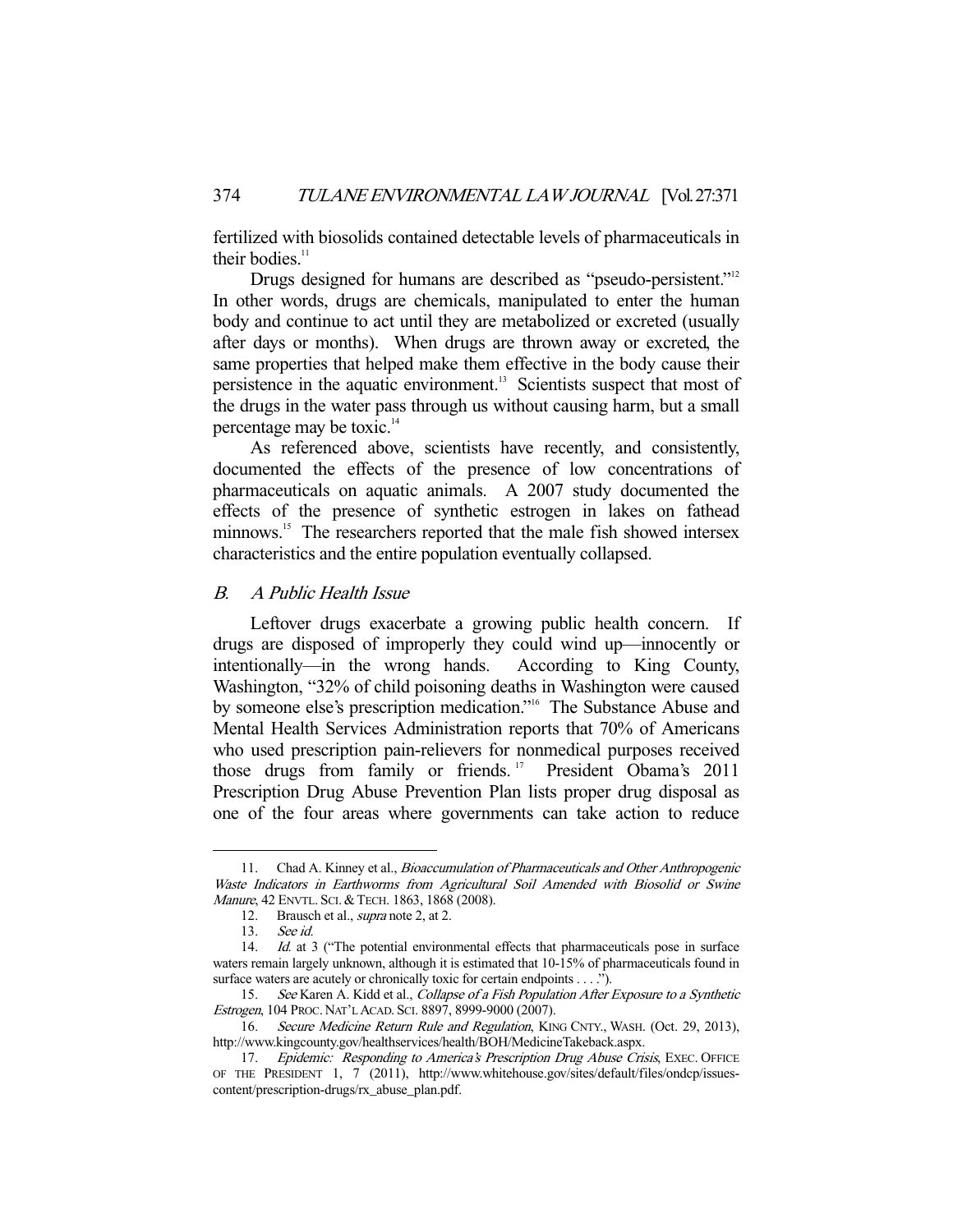prescription drug abuse.<sup>18</sup> Furthermore, the report recognizes that ensuring citizens have access to safe disposal methods will protect the environment and human health.<sup>19</sup>

## C. History and Current Practices

 Suggested and required drug disposal methods vary depending on the type of drug being disposed of and the jurisdiction where it is located. If no local or state drug take-back program exists, the Food and Drug Administration recommends following the White House Office of National Drug Control Policy's disposal guidelines.<sup>20</sup> First, the guidelines recommend following instructions on the drug's labels or returning the drugs through a community-run drug take-back program.<sup>21</sup> If neither of those are an option, the guidelines recommend that consumers mix them with an undesirable substance (like coffee grounds), put them in a sealable bag, and place them in the trash. $^{22}$ 

 In September 2010, the Drug Enforcement Agency (DEA) led the first National Prescription Drug Take-Back Day.<sup>23</sup> DEA has supported seven drug take-back days thus  $far<sup>24</sup>$ . At the most recent day on October 26, 2013, Americans across the country turned in 324 tons of drugs at 5683 take-back locations.<sup>25</sup>

 Other than DEA-led programs, where state and local government take-back programs exist, those state and local governments fund them. Government-run programs often operate periodically, for limited hours, and are often located at inconvenient locations, making it more difficult for consumers to participate.<sup>26</sup> State-run take-back programs can be costly. According to one source, disposing of drugs in a hazardous waste plant can cost governments as much as five dollars per pound of drugs.<sup>27</sup>

<sup>18.</sup> *See id.* at 2.

 <sup>19.</sup> Id. at 7.

<sup>20.</sup> How To Dispose of Unused Medicines, U.S. FOOD & DRUG ADMIN. 1-2 (Apr. 2011), http://www.fda.gov/downloads/drugs/resourcesforyou/consumers/buyingusingmedicinesafely/und erstandingover-the-countermedicines/ucm107163.pdf.

 <sup>21.</sup> Id.

 <sup>22.</sup> Id.

 <sup>23.</sup> Press Release, U.S. Drug Enforcement Agency, Americans Turn Out in Droves for DEA's Seventh Prescription Drug Take-Back Day, U.S. DEP'T OF JUSTICE (Nov. 6, 2013), http://www.justice.gov/dea/divisions/hq/2013/hq110613.shtml.

 <sup>24.</sup> Id.

 <sup>25.</sup> Id.

<sup>26.</sup> Jennifer Nash & Christopher Bosso, Extended Producer Responsibility in the United States: Full Speed Ahead? 17 J. INDUS. ECOLOGY 175, 177 (2013).

 <sup>27.</sup> Woodard, supra note 3.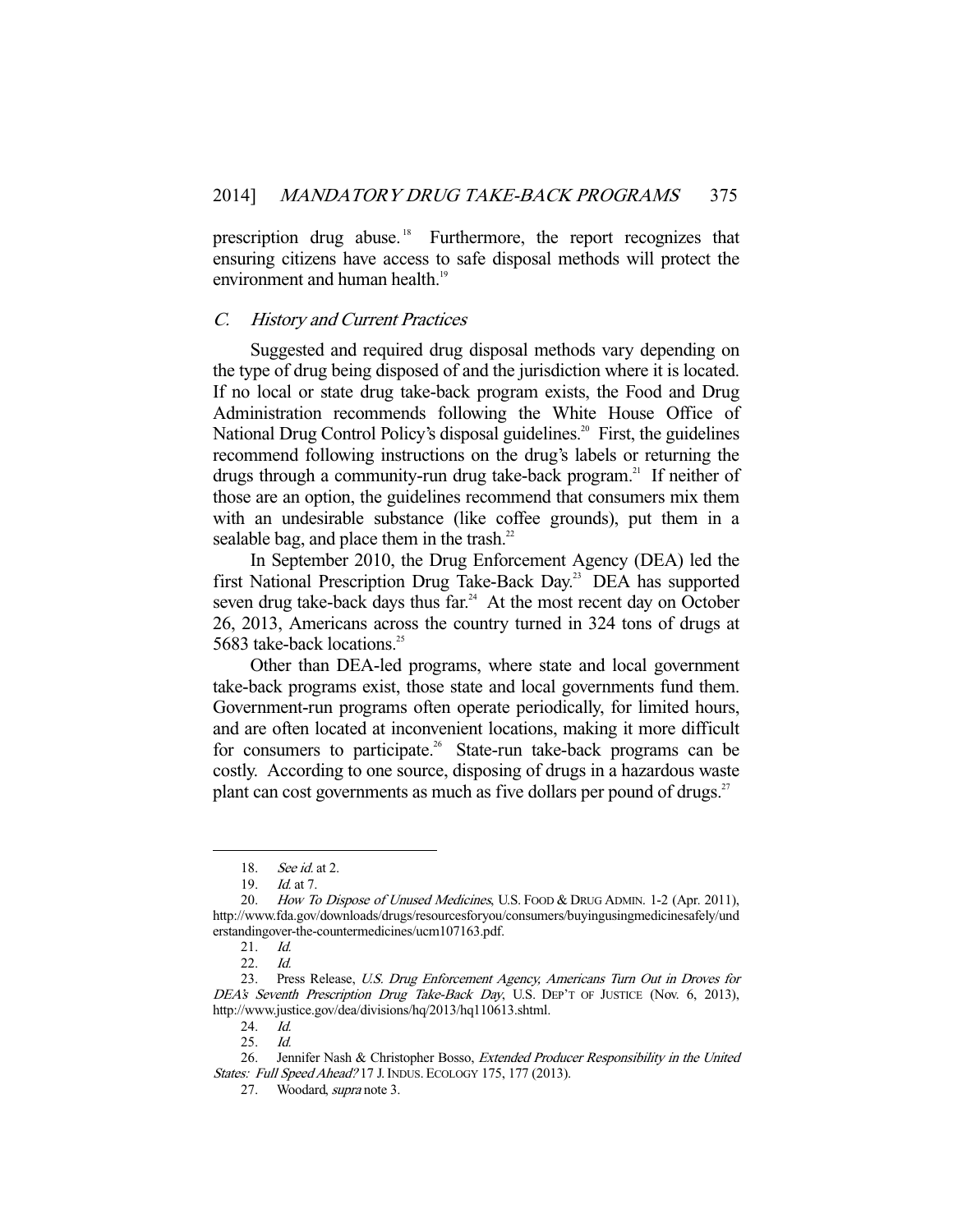Drug take-back programs, if they include certain prescription drugs, fall under the purview of the Controlled Substances Act (CSA), which regulates the flow of drugs subject to abuse.<sup>28</sup> Currently, the CSA applies to about 11% of all prescriptions; the remaining 89% are for drugs not regulated by the CSA.<sup>29</sup> The CSA requires that law enforcement officers collect controlled substances. Therefore, collection programs must have a law enforcement officer present, which often increases take-back event expenses.<sup>30</sup> To comply with the CSA, communities that operate drug take-back programs may exclude controlled substances.<sup>31</sup>

 In 2010, Congress responded to the growing national prescription drug abuse and environmental issues caused by improper drug disposal by amending the CSA to make it easier for local governments to implement drug take-back programs. $32$  In the Secure and Responsible Drug Disposal Act of 2010 (the 2010 Act), Congress recognized the importance of drug take-back programs in reducing the amount of pharmaceuticals introduced into the environment and the amount of pharmaceuticals that fall into unauthorized hands.<sup>33</sup> The 2010 Act allows a person who lawfully received a controlled substance (referred to in the 2010 Act as the "ultimate user") to deliver the controlled substance to someone authorized by the Act. $34$  Furthermore, the 2010 Act requires the Attorney General to write regulations for drug take-back programs, taking into account "the public health and safety, as well as the ease and cost of program implementation and participation by various communities."<sup>35</sup> With these regulations, the Attorney General may not require an entity to start or operate a drug take-back program.<sup>36</sup>

 The DEA issued a proposed rule interpreting the 2010 Act in December 2012 and opened the rule to comments through February

See 21 U.S.C. §§ 802, 812 (2012). A list of regulated drugs is included in the original text of the CSA, which passed in 1970. Id. § 812(c). The list of regulated drugs is revised annually and published in the Federal Register. Id. § 812(a).

 <sup>29.</sup> BRIAN T. YEH, CONG. RESEARCH SERVICE, R40548, LEGAL ISSUES RELATING TO THE DISPOSAL OF DISPENSED CONTROLLED SUBSTANCES 5 & n.23 (2010), available at http://www.fas. org/sgp/crs/misc/R40548.pdf.

 <sup>30.</sup> Lubick, supra note 2, at A213.

<sup>31.</sup> See YEH, supra note 29, at 2.

 <sup>32.</sup> Secure and Responsible Drug Disposal Act of 2010, Pub. L. No. 111-273, § 2, 124 Stat. 2858, 2859 (2010).

 <sup>33.</sup> Id. (noting that drug take-back programs are a convenient and effective means for individuals in various communities to reduce the introduction of some potentially harmful substances into the environment).

 <sup>34.</sup> Id. § 3, 124 Stat. at 2859-60.

 <sup>35.</sup> Id.

 <sup>36.</sup> Id.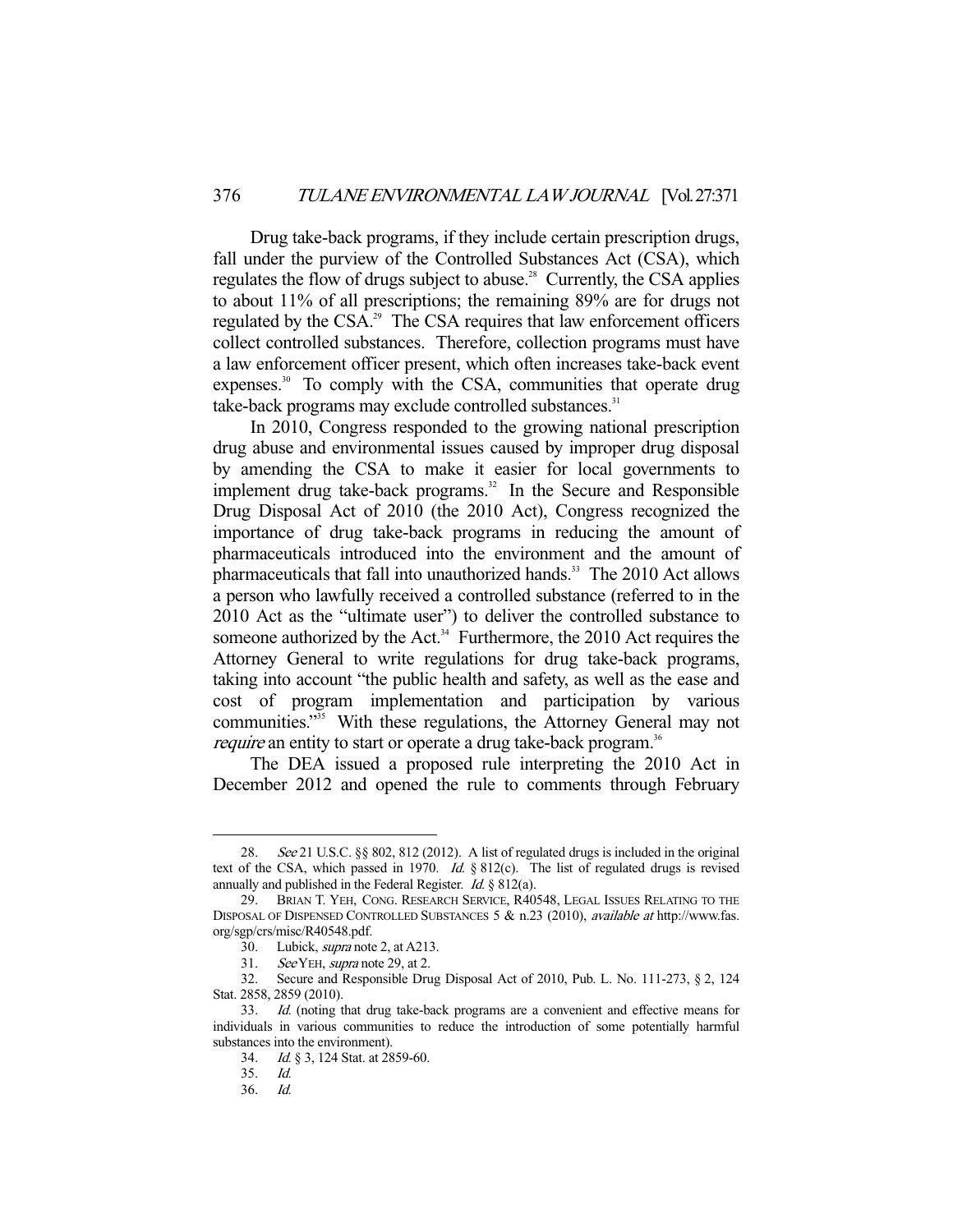2013. The final rule has yet to be released. $37$  The proposed rule would allow people legally in control of controlled substances to dispose of them at authorized take-back events, mail-back programs, and/or collection receptacle locations.<sup>38</sup> If the proposed rule is adopted as is, it would be easier for entities to operate drug take-back programs because they could operate the events without a law enforcement officer present.

 A disclaimer in the proposed rule highlights the complexity of drug disposal:

The requirements of this proposed rule only govern compliance with the Controlled Substances Act. Any selected method of destruction of controlled substances meeting the requirements of this proposed rule must also comply with all applicable federal, state, and local laws and regulations applicable at the time of the destruction. Because of the broad range of such environmental and other laws and regulations, this proposed rule does not purport to address what laws may or may not be applicable in a particular circumstance now or at some future date.<sup>39</sup>

 Beyond complying with the CSA, any entity that wants to operate a voluntary take-back program has to concern itself with regulations associated with different elements of the program. These regulations are issued by the EPA, the Occupational Safety and Health Administration, the United States Postal Service, the Department of Transportation, as well as applicable state and local agencies.<sup>40</sup> For example, the Postal Service generally only allows people registered with the DEA (i.e., pharmacists, pharmacies, wholesale distributors, etc.) to mail controlled substances $41$ 

<sup>37.</sup> See Drug Disposal Information, OFFICE OF DIVERSION CONTROL, U.S. DRUG ENFORCEMENT ADMIN., http://www.deadiversion.usdoj.gov/drug\_disposal/ (last visited Mar. 22, 2014).

 <sup>38.</sup> See Disposal of Controlled Substances, 77 Fed. Reg. 75,784 (Dec. 21, 2012) (to be codified at 21 C.F.R. pts. 1300-01, 1304-05, 1307, 1317, 1321).

<sup>39.</sup> *Id.* at 75,804.<br>40. Amy P. Mc

Amy P. McMorrow, Testing the Limits on Drug Product Stewardship, NAT. RESOURCES & ENV'T, Summer 2013, at 50, 51. Maine exemplifies just how complicated and political these regulations can be. The state Environmental Protection Commissioner recently advanced a new interpretation of the rules that regulate waste disposal. Woodard, supra note 3. Now the state plans to treat drugs as household waste, which could be burned in-state, rather than as hazardous waste, which has to be burned out-of-state at an approved hazardous waste facility. The decision has generated concern about the effects of burning large quantities of drugs. Id.

<sup>41.</sup> See Publication 52-Hazardous, Restricted, and Perishable Mail, U.S. POSTAL SERV. 93 (Dec. 2013), http://pe.usps.gov/cpim/ftp/pubs/Pub52/pub52.pdf.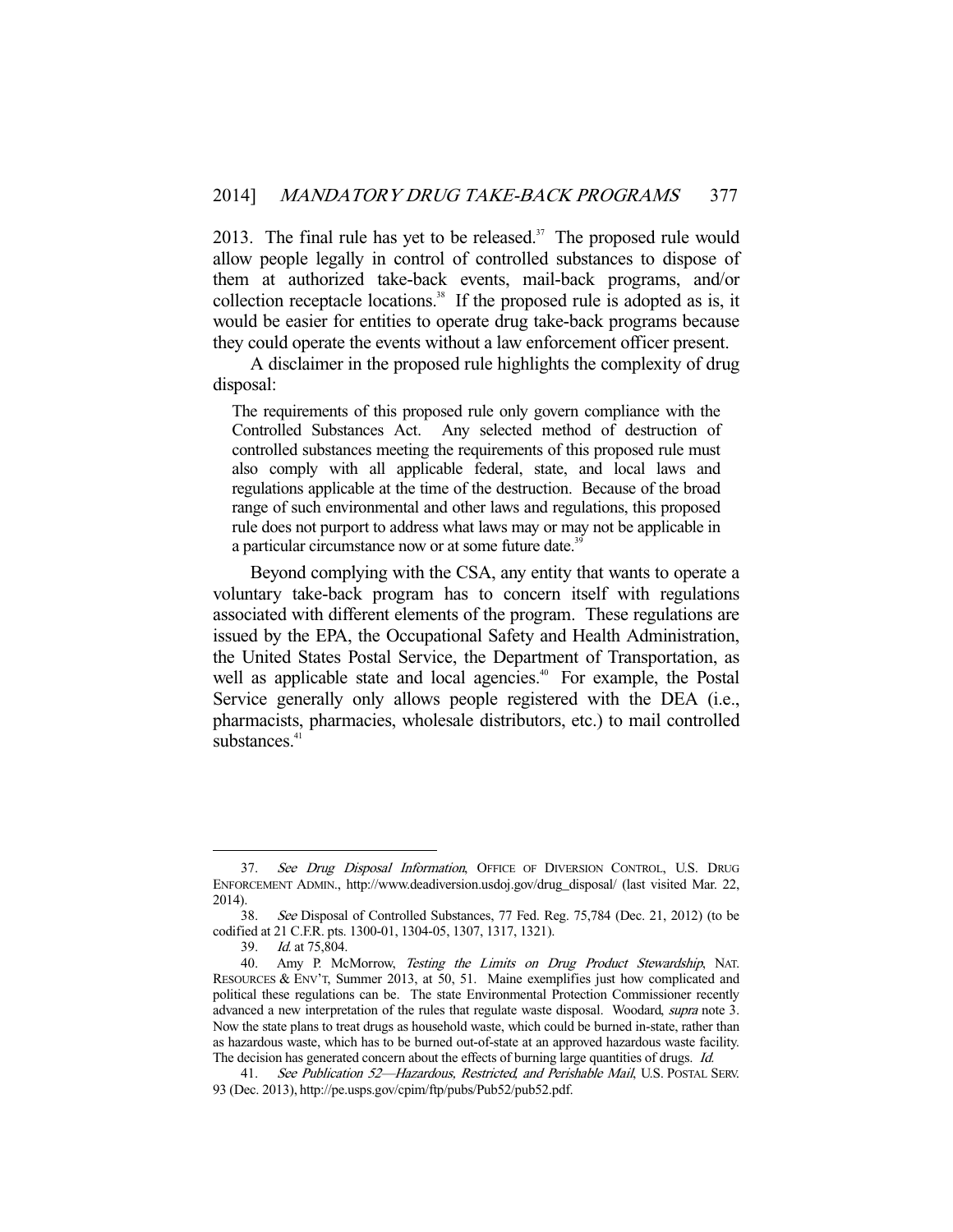## III. THE BROADER CONTEXT: EXTENDED PRODUCER RESPONSIBILITY LAWS

## A. Extended Producer Responsibility Laws Across the Country

 Mandatory drug take-back programs fit within a broader history of national and local governments adopting EPR laws. EPR laws have been adopted in countries around the world in response to concerns about increasing consumption, which fills landfills and generates considerable hazardous waste.<sup>42</sup> EPR laws focus not on the pollution generated from creating goods, but the pollution generated from disposing goods. In general, the United States' environmental laws and regulations fail to capture the environmental effects of disposing a good (e.g., landfill leachate contaminated with hazardous chemicals).<sup>43</sup>

 EPR laws—which place the onus of disposal on producers provide an incentive for producers to consider the product's disposal when developing the good.<sup>44</sup> As one author writes, "In terms of legal doctrine, take-back laws may be loosely described as transforming the manufacturer's legal relationship with its product by imposing a future property interest which vests upon disposal."<sup>45</sup> Theoretically, making producers physically and financially responsible for a product at the end of its life cycle should incentivize the producer to design a product that is more easily reused, recycled, or composted.<sup>46</sup>

 For state and local governments, EPR laws are attractive for another reason. They can shift the financial responsibility of product disposal to manufacturers. Municipal governments are typically responsible for

<sup>42.</sup> See James Salzman, Sustainable Consumption and the Law, 27 ENVTL. L. 1243, 1274 (1997).

<sup>43.</sup> Noah Sachs, Planning the Funeral at the Birth: Extended Producer Responsibility in the European Union and the United States, 30 HARV. ENVTL. L. REV. 51, 57-58 (2006) ("Consider, for example, regulation of a U.S. facility that uses solvents and pigments to manufacture paints. The release of Volatile Organic Compounds ("VOCs") in the solvents to the air would be stringently regulated under the Hazardous Air Pollutant provisions of the Clean Air Act, and any discharge of manufacturing byproducts to water would be controlled under the Clean Water Act. But the same VOCs, when incorporated into the finished paint products and sold to consumers, are entirely unregulated and can later be released to the environment when the paint is applied, or when unused paint is disposed.").

 <sup>44.</sup> See Salzman, supra note 42, at 1274 (writing that EPR laws' goals include "1) encouraging companies to design for reuse, recyclability, and materials reduction, 2) correcting market signals to the consumer by incorporating waste management costs into the product price, and 3) driving *technological innovation* to recover and reuse materials destined for disposal.").

 <sup>45.</sup> Id. at 1277.

<sup>46.</sup> Anthony A. Austin, Where Will All the Waste Go?: Utilizing Extended Producer Responsibility Framework Laws To Achieve Zero Waste, 6 GOLDEN GATE U.ENVTL.L.J. 221, 236 (2013).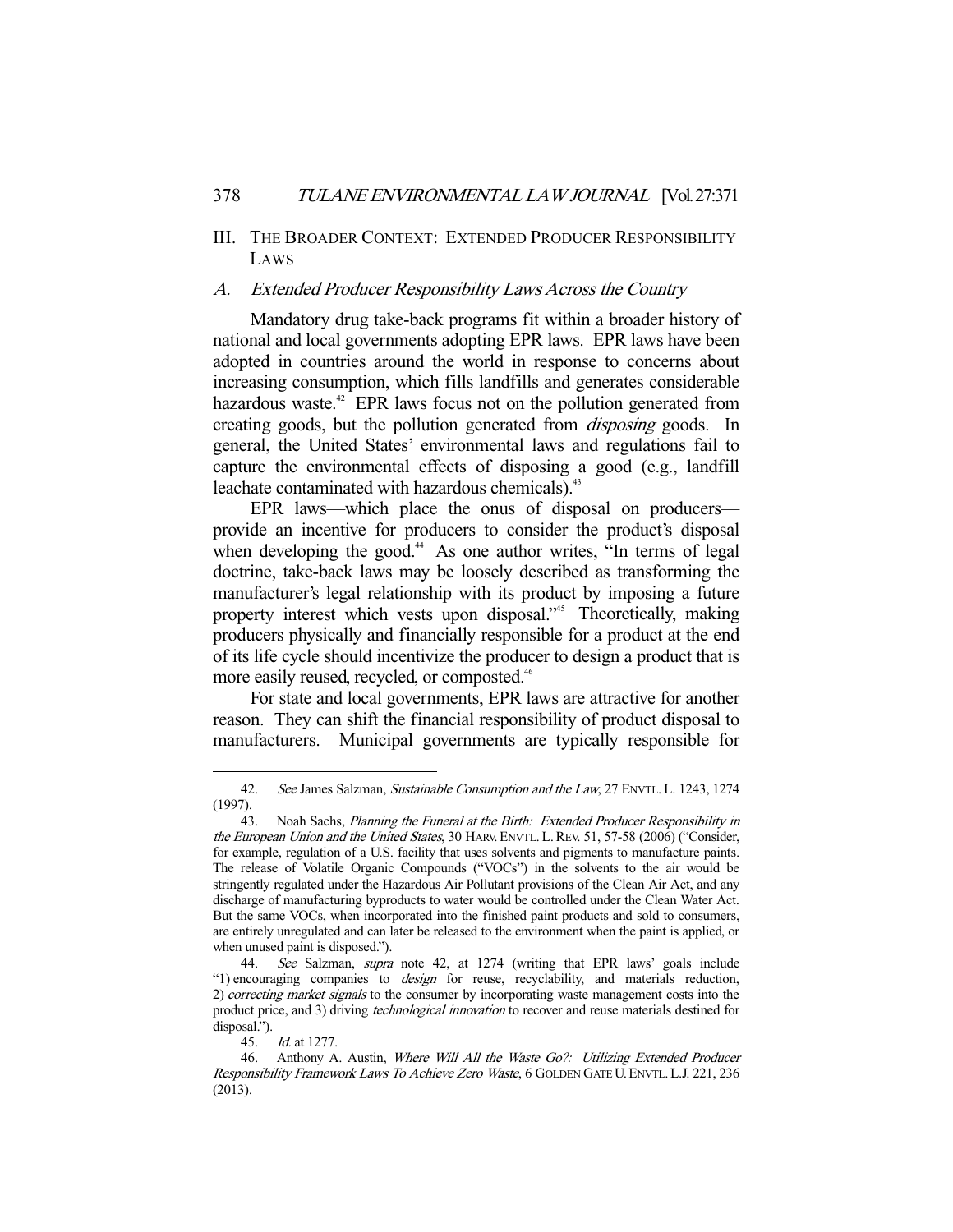funding disposal costs for municipal waste in the United States, which includes complex waste like lead batteries and mercury thermometers. When municipalities' budgets shrink, EPR programs become more appealing. 47 Municipalities can avoid significant expenses when manufacturers assume the disposal burden. Hennepin County, Minnesota, saved approximately \$682,000 when the state enacted a law that required manufacturers to collect and recycle electronic waste (prior to the enactment, the county was responsible for electronic waste  $disposal$ ).<sup>48</sup>

 States across the country have passed EPR laws. As of 2013, thirtytwo states implemented at least one EPR law; a few states had adopted EPR laws for a handful of different product types.<sup>49</sup> EPR laws cover products like mercury thermostats, electronics, mercury automobile switches, fluorescent lamps, pesticide containers, and carpet.<sup>50</sup> Two researchers who studied EPR laws across the United States wrote that EPR has become "firmly established" in some states. $51$  The laws vary in their requirements. Some states oblige manufacturers to offer consumers a financial incentive to return the product to a specific site. $52$  Some states just ask manufacturers to establish a program, while other states set performance goals.<sup>53</sup> States that have reported statistics for take-back programs for products other than drugs report that they have seen a dramatic increase in recycling after mandatory take-back laws were passed.<sup>54</sup>

## B. One Prior Legal Challenge

Although states have passed more than eighty EPR laws, $55$  the author could find no legal challenges to these state laws. However, a municipality-passed EPR law was challenged in court.

 In 2008, New York City passed an electronics take-back ordinance that drew similar dormant Commerce Clause criticisms as the drug take-

<sup>47.</sup> See Nash & Bosso, *supra* note 26, at 176.

 <sup>48.</sup> Id.

 <sup>49.</sup> Id. at 175.

<sup>50.</sup> See id. at 178-82 (discussing various state EPR laws).

<sup>51.</sup> *Id.* at 175.<br>52. *Id.* at 176.

*Id.* at 176.

 <sup>53.</sup> Id.

<sup>54.</sup> Jaymi Heimbuch, Advocates for Electronics Producer Responsibility Speak Out Against NYC E-Waste Lawsuit, TREEHUGGER (Jan. 14, 2010), http://www.treehugger.com/cleantechnology/advocates-for-electronics-producer-responsibility-speak-out-against-nyc-e-waste-law suit.html.

<sup>55.</sup> Extended Producer Responsibility State Laws, PRODUCT STEWARDSHIP INST. (Jan. 2014), http://productstewardship.us/displaycommon.cfm?an=1&subarticlenbr=280.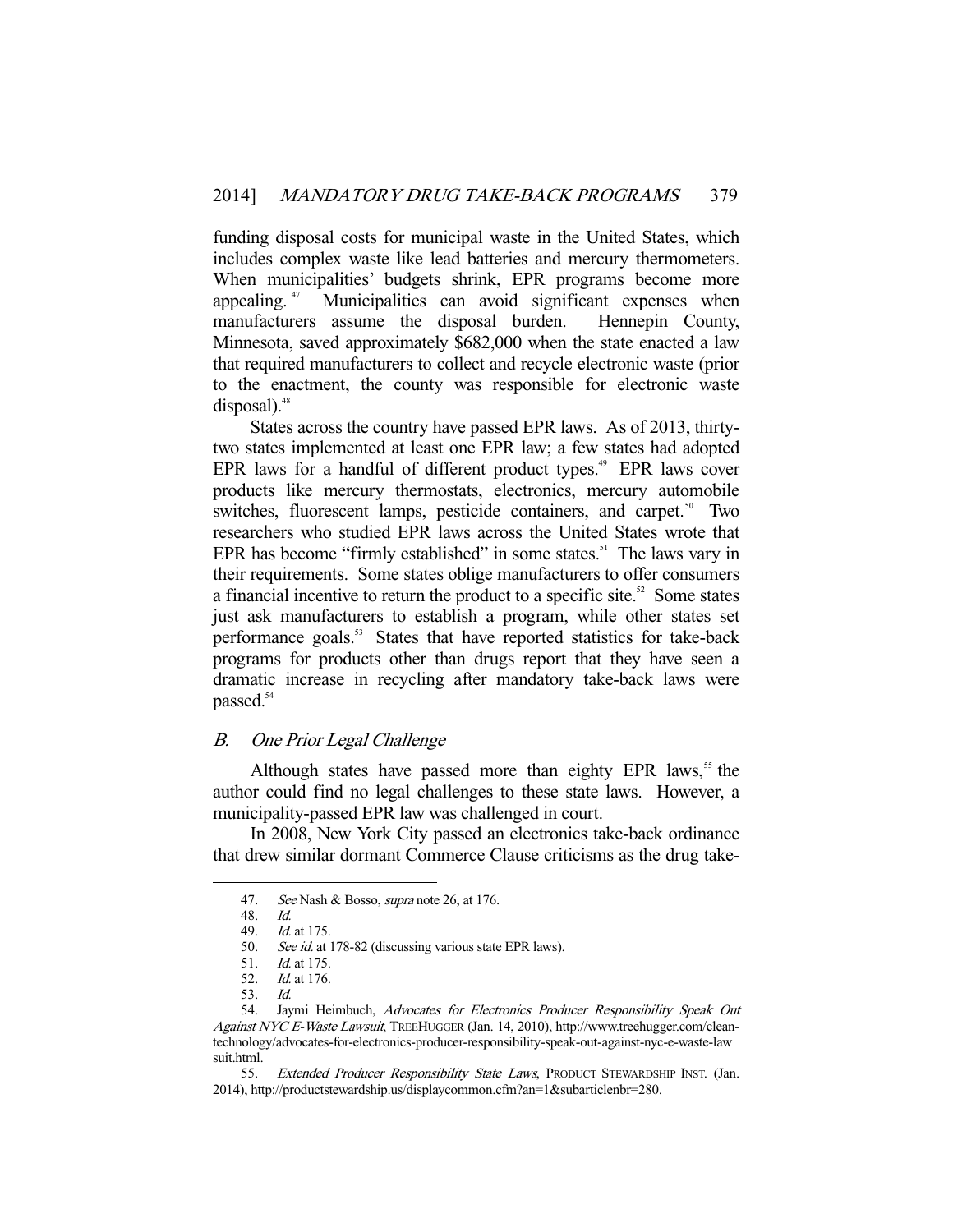back ordinances (discussed below in Part V).<sup>56</sup> At the time, New York City was the only municipality to establish a major e-waste law (nineteen states had electronics take-back programs).<sup>57</sup> The city's law required electronics manufacturers to establish and operate the take-back program.58 Manufacturers criticized the law because it forbade them from requiring residents to mail electronics that weighed more than fifteen pounds. According to the manufacturers, the requirement effectively would have forced electronics manufacturers to operate a door-to-door collection system.<sup>59</sup> The industry groups filed suit in federal court, but the lawsuit was settled after a state law was passed, preempting New York City's ordinance.<sup>60</sup>

 The New York State law requires electronics manufacturers to establish free and convenient electronics recycling systems for schools, government offices, individual residents, nonprofits with seventy-five employees or less, and businesses with fifty employees or less.<sup>61</sup> Manufacturers can charge fees to larger businesses and nonprofits. Furthermore, the law requires manufacturers to establish an advertising campaign.<sup>62</sup> The New York State law has not been challenged in court.

## IV. DRUG TAKE-BACK PROGRAMS

## A. Proposed Take-Back Programs at Federal and State Levels

 Federal, state, and county governments have considered manufacturer-funded drug take-back programs, but only two county-

 <sup>56.</sup> See Kate Sinding, Fighting Off Industry's TakeBack Attack (While Securing New Yorkers' Right to Recycle E-Waste), SWITCHBOARD: NAT. RESOURCES DEFENSE COUNCIL STAFF BLOG (Jan. 15, 2010) http://switchboard.nrdc.org/blogs/ksinding/fighting\_off\_industrys\_takebac. html; Natural Res. Def. Council & Elecs. TakeBack Coal., Legal Issues in the New York City E-Waste Lawsuit, ELECTRONICS TAKEBACK COALITION, http://www.electronicstakeback.com/wpcontent/uploads/Legal%20Issues%20in%20the%20New%20York%20City%20Lawsuit (last visited Mar. 22, 2014).

<sup>57.</sup> Nathanial Gronewold, Court Showdown Looms for NYC Electronics Recycling Law, N.Y. TIMES (Jan. 5, 2010), http://www.nytimes.com/gwire/2010/01/05/05greenwire-court-show down-looms-for-nyc-electronics-recyc-19622.html.

 <sup>58.</sup> Id.

 <sup>59.</sup> Id.

 <sup>60.</sup> Kate Sinding, NYS Passes Cutting Edge E-Waste Law, SWITCHBOARD: NAT. RESOURCES DEFENSE COUNCIL STAFF BLOG (May 29, 2010), http://switchboard.nrdc.org/blogs/ ksinding/nys\_passes\_cutting\_edge\_e-wast.html.

<sup>61.</sup> Nathanial Gronewold, N.Y. Launches Sweeping, Mandatory E-Waste Recycling Program, N.Y.TIMES (Apr. 1, 2011), http://www.nytimes.com/gwire/2011/04/01/01greenwire-nylaunches-sweeping-mandatory-e-waste-recycli-91291.html.

 <sup>62.</sup> Id.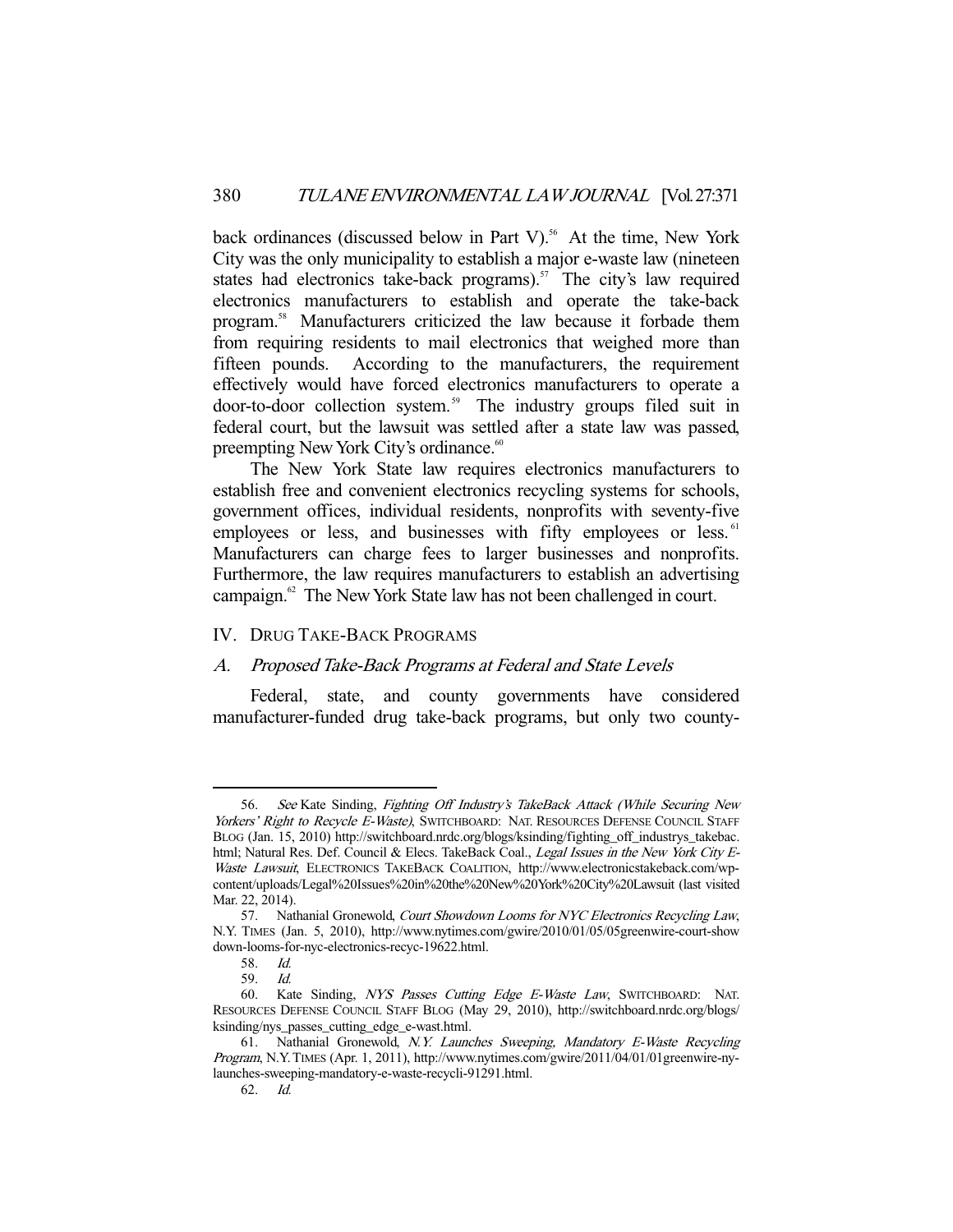level programs have passed.<sup>63</sup> U.S. Congresswoman Louise Slaughter (D-NY) introduced a bill, the Pharmaceutical Stewardship Act of 2011, which would have required drug manufacturers and brand owners to participate in a national organization that would operate a national drug take-back program.<sup>64</sup> The bill was referred to committee but was never put to a vote.<sup>65</sup>

 Nine states have considered statewide drug take-back programs, but none have passed.<sup>66</sup> Florida was the first state to consider legislation in 2009.67 Washington and California also considered state-wide initiatives in 2011 and 2013, respectively.<sup>68</sup> In Maine, a trade organization, Pharmaceutical Research and Manufacturers of America (PhRMA) whose name appears often in opposition to these programs—lobbied against a proposed bill.<sup>69</sup>

## B. Take-Back Ordinances in Alameda and King Counties

 In the past two years, two counties—Alameda County in California, and King County in Washington—passed ordinances requiring drug manufacturers to manage and fund drug take-back programs.<sup>70</sup> Both ordinances were motivated by concern for public health and the environment.<sup>71</sup> In Alameda, the county acknowledged that the ordinance was adopted to shift disposal costs to manufacturers.<sup>72</sup>

-

 70. ALAMEDA CNTY., CAL., HEALTH & SAFETY CODE § 6.53 (2012); KING CNTY., WASH., BD. OF HEALTH CODE tit. 11.50 (2013).

72. Bartolone, *supra* note 63. An Alameda County supervisor stated: "This is not something taxpayers should be paying for .... It seems like when products have reached their

 <sup>63.</sup> See Pauline Bartolone, California County Pushes Drugmakers To Pay for Pill Waste, NAT'L PUB. RADIO (Jan. 3, 2014, 4:16 PM), http://www.npr.org/blogs/health/2014/01/03/25941 7691/california-county-pushes-drugmakers-to-take-back-unused-pills.

 <sup>64.</sup> Pharmaceutical Stewardship Act, H.R. 2939, 112th Cong. (2011).

 <sup>65.</sup> H.R. 2939 (112th): Pharmaceutical Stewardship Act of 2011, GOVTRACK.US, https://www.govtrack.us/congress/bills/112/hr2939 (last visited Mar. 22, 2014).

 <sup>66.</sup> Pharmaceutical Legislation, PROD. STEWARDSHIP INST., http://www.productsteward ship.us/displaycommon.cfm?an=1&subarticlenbr=540 (last visited Mar. 14, 2014).

 <sup>67.</sup> See id.

 <sup>68.</sup> Id.

 <sup>69.</sup> John Richardson, Bill Targeting Unused Drugs Moves Ahead Despite Foes, PORTLAND PRESS HERALD (Feb. 26, 2010), http://www.pressherald.com/archive/bill-targetingunused-drugs-moves-ahead-despite-foes\_1010-02-07.html.

 <sup>71.</sup> See ALAMEDA, CAL., HEALTH & SAFETY CODE § 6.53.010(C) ("Our groundwater and drinking water are being contaminated by unwanted, leftover or expired prescription drugs passing through our wastewater and treatment centers."); KING CNTY., WASH., BD. OF HEALTH RULE AND REGULATION 13-03, § 1(E) ("Flushing medicines down toilets and sinks is an inappropriate disposal practice because wastewater treatment facilities cannot effectively remove or degrade all pharmaceutical compounds. Trash disposal of medicines is an undesirable disposal option because trash cans are not secure and mixed pharmaceutical wastes are household hazardous wastes that should not be disposed of in the solid waste stream.").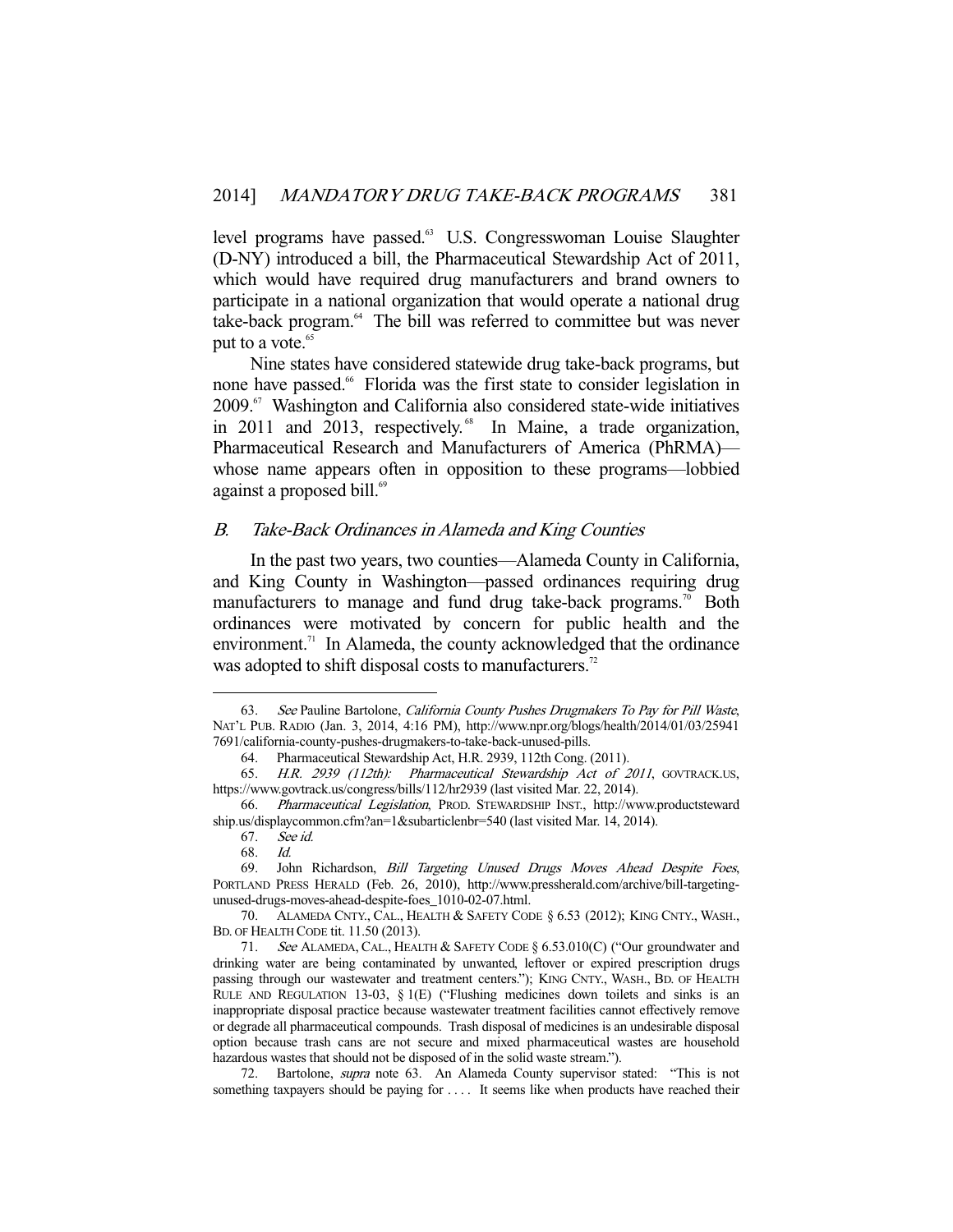Alameda County's ordinance, enacted on July 24, 2012, was the first mandatory drug take-back program in the United States to place financial responsibility on drug manufacturers.<sup>73</sup> King County passed a similar ordinance, the King County Board of Health Secure Medicine Return Regulations, on June  $20$ ,  $2013$ .<sup>74</sup> Both programs require manufacturers who sell or distribute drugs in their counties to submit a stewardship plan to the designated county agency.<sup>75</sup> Once the stewardship plan is approved, the manufacturer is responsible for collecting, transporting, and disposing of unused drugs.<sup>76</sup> Both ordinances require manufacturers to pay the administrative costs associated with required promotion and outreach for the take-back program.<sup>77</sup>

 Both ordinances prohibit manufacturers from funding their takeback programs through point-of-sale fees or point-of-collection fees.<sup>78</sup> With a small nod to producers, King County specifically mentioned that manufacturers may recoup their costs by raising drug prices.<sup>79</sup> Alameda County avoided mentioning in the ordinance that manufacturers could raise the price of drugs, but the manufacturers acknowledge this possibility in their court filings.<sup>80</sup>

-

 76. See ALAMEDA CNTY., CAL., HEALTH & SAFETY CODE § 6.53.040(B); KING CNTY., WASH., BD. OF HEALTH CODE tit. 11.50.050.

 77. ALAMEDA CNTY., CAL., HEALTH & SAFETY CODE §§ 6.53.040, 6.53.070(C) ("A Product Stewardship Program must prepare education and outreach materials that publicize the location and operation of collection locations in Alameda County and disseminate the materials to health care facilities, pharmacies, and other interested parties. The Program also must establish a website publicizing collection locations and Program operations and a toll-free telephone number that Residential Generators can call to find nearby collection locations and understand how the Program works."); KING CNTY., WASH., BD. OF HEALTH CODE tit. 11.50.070, 11.50.090 (requiring, among other things, that manufacturers establish a Web site and toll-free number with drop-off information).

 78. ALAMEDA CNTY., CAL., HEALTH & SAFETY CODE § 6.53.040(B)(3); KING CNTY., WASH., BD. OF HEALTH CODE tit. 11.50.090(C).

 79. KING CNTY.,WASH.,BD. OF HEALTH RULE AND REGULATION 13-03, § 1(H) ("Although producers may not charge a specific point-of-sale or point-of-collection fee, the board does not otherwise intend to preclude producers from recouping the costs of their program through other means, including allocating costs to the prices of their covered drugs in King County.").

 80. See Reply in Support of Summary Judgment for Plaintiffs and Opposition to Defendants' Cross-Motion at 23, Pharm. Research & Mfrs. of Am. v. County of Alameda, No. 12-cv-6203-RS (N.D. Cal. Aug. 28, 2013).

life cycle, it should be the responsibility of the manufacturers to have a way of properly disposing of those products." Id.

<sup>73.</sup> McMorrow, *supra* note 40, at 50.

<sup>74.</sup> Secure Medicine Return Rule and Regulation, supra note 16.

 <sup>75.</sup> See ALAMEDA CNTY., CAL., HEALTH & SAFETY CODE § 6.53.050(B); KING CNTY., WASH., BD. OF HEALTH CODE tit. 11.50.060. Alameda County refers to the manufacturer-lead take-back initiative as a "product stewardship plan"; King County refers to it as a "standard stewardship plan."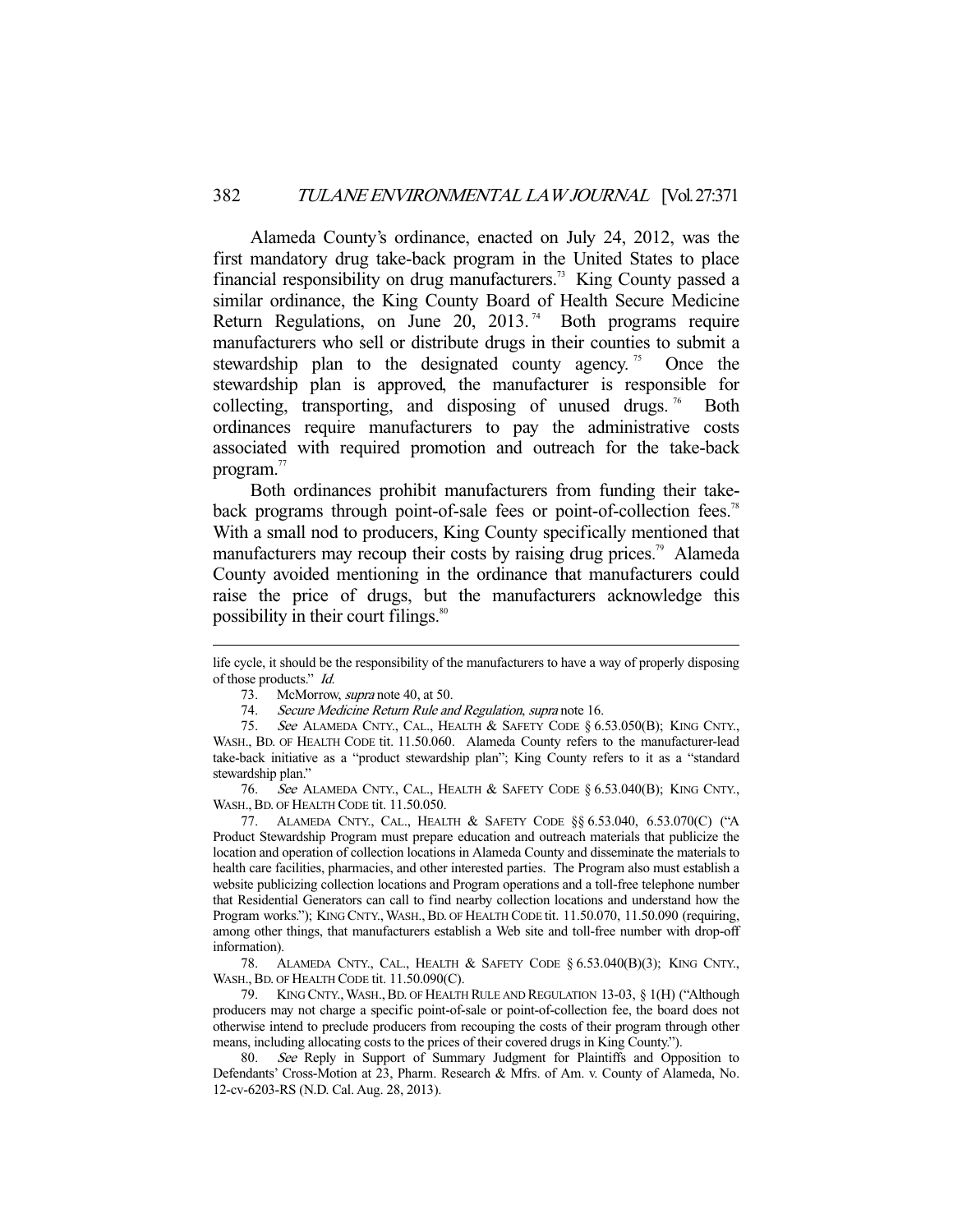The ordinances differ on minor points and in one particularly important respect: the type of drug covered. The Alameda County ordinance only covers prescription drugs, whereas the King County ordinance applies to prescription and nonprescription drugs. $81$  King County thus incorporates disposal of over-the-counter pain relievers, allergy medication, etc.

## V. CHALLENGES IN COURT: EXPLORING THE DORMANT COMMERCE **CLAUSE**

 As anyone experienced with the American legal system might expect, manufacturers are challenging both ordinances in federal court.

#### A. Challenge to the Alameda County Ordinance

 On August 28, 2013, the United States District Court for the Northern District of California upheld Alameda's ordinance.<sup>82</sup> The plaintiffs—PhRMA, Generic Pharmaceutical Association, and the Biotechnology Industry Association—initiated a suit against Alameda County and the Department of Environmental Health. The three trade associations alleged that although the programs may address critical public interests, "the County violates the Commerce Clause by requiring interstate drug manufacturers to conduct and pay for such programs."<sup>83</sup> At the outset of the lawsuit, the plaintiffs and the county stipulated to numerous facts including that the plaintiffs would incur start-up costs of approximately \$1.1 million and annual costs would average \$1.2 million if they were to initiate take-back programs.<sup>84</sup> Both parties moved for summary judgment.<sup>85</sup>

 The court analyzed whether the statute violates the dormant Commerce Clause, which prohibits state and municipal governments from passing regulations that "unduly interfere with interstate commerce."86 The United States Supreme Court has advanced a twotiered approach to be used to analyze state or local economic regulations: (1) if the law clearly discriminates against or regulates interstate commerce, the court will strike it down (a per se violation of the

 <sup>81.</sup> ALAMEDA CNTY., CAL., HEALTH & SAFETY CODE § 6.53.030(3); KING CNTY., WASH., BD. OF HEALTH CODE tit. 11.50.030(B)(1).

 <sup>82.</sup> Pharm. Research & Mfrs. of Am. v. County of Alameda, No. 12-cv-6203-RS, 2013 WL 4718986, at \*6 (N.D. Cal. Aug. 28, 2013).

 <sup>83.</sup> Id. at \*4.

 <sup>84.</sup> Id. at \*3.

 <sup>85.</sup> Id. at \*1.

 <sup>86.</sup> Id. at \*4.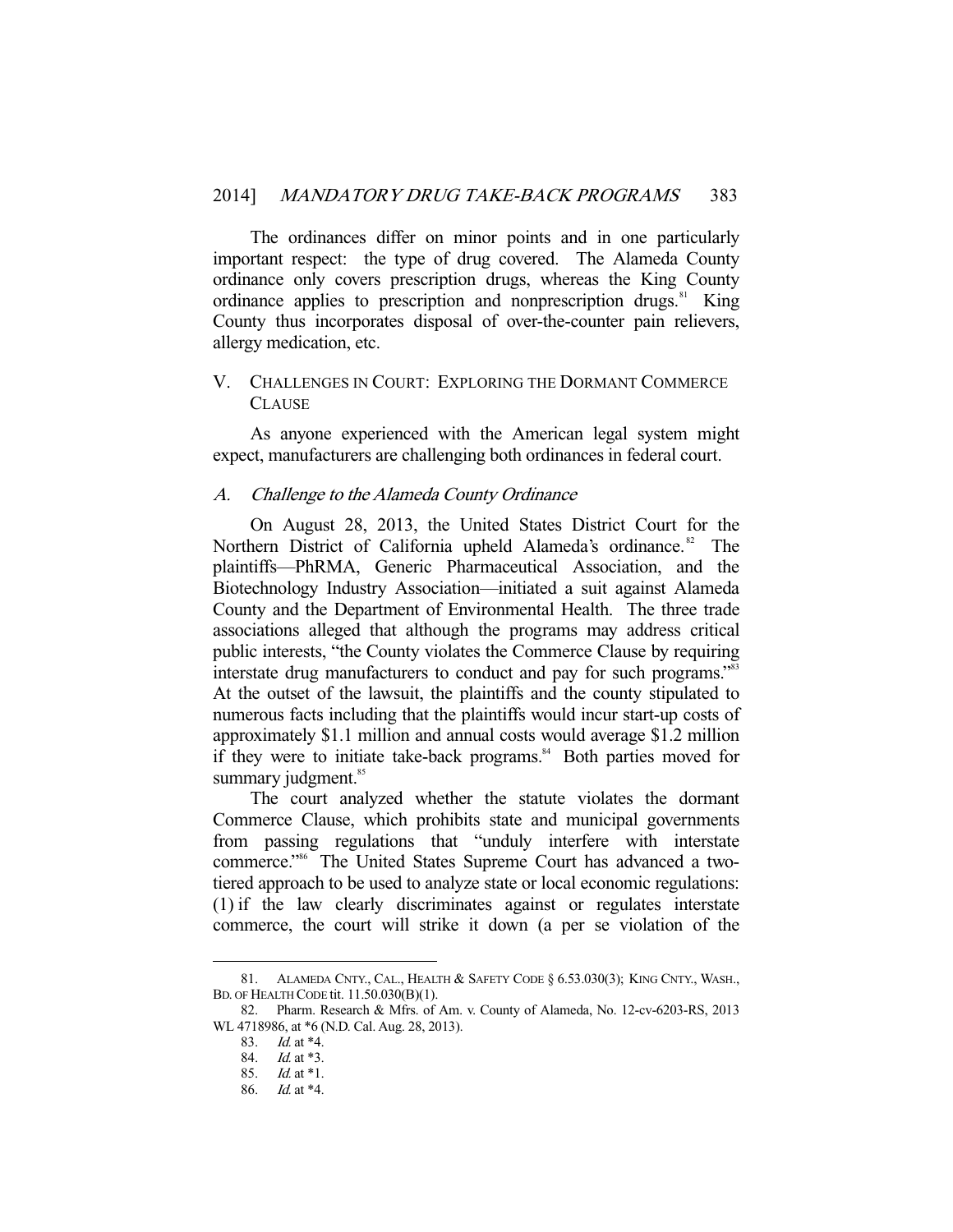Commerce Clause); (2) if the law "has only indirect effects on interstate commerce and regulates evenhandedly, [the court examines] whether the State's interest is legitimate and whether the burden on interstate commerce clearly exceeds the local benefits."<sup>87</sup>

 Using this two-tiered approach, the United States Court of Appeals for the Ninth Circuit has listed three categories to determine whether a local regulation is a per se violation of the Commerce Clause. The three categories examine whether the law "1) directly regulates interstate commerce; 2) discriminates against interstate commerce; or 3) favors instate economic interests over out-of-state interests."<sup>88</sup> The plaintiffs alleged that the Alameda ordinance violates all three prongs of the Ninth Circuit's test. The court rejected the plaintiffs' contention that the ordinance violated the second or third prongs because the ordinance does not discriminate between in-county entities and out-of county entities.<sup>89</sup> The court reasoned, "In the absence of 'differential treatment favoring local entities over substantially similar out-of-state interest,' the kind of discrimination potentially prohibited by the dormant Commerce Clause is not implicated."<sup>90</sup>

 The court also held that the ordinance fails to violate the first prong because the ordinance does not *regulate* interstate commerce.<sup>91</sup> The court emphasized that the ordinance does not alter how producers will conduct business outside Alameda County. The plaintiffs argued that the ordinance regulates interstate commerce just like a tariff; the court found that argument unpersuasive because a tariff is a tax on goods produced outside a jurisdiction, not imposed on the same goods produced within the jurisdiction. $92$ 

 The plaintiffs argued that under all three prongs, the court must look at the ordinance's effect on interstate commerce and not merely at the regulation's text.<sup>93</sup> The court responded by citing two Supreme Court cases, which supported the proposition that the "happenstance" that almost all producers are located outside of Alameda County "is

-

91. Id.

93. Id.

<sup>87.</sup> Id. at \*4-5 (quoting Healy v. Beer Inst., 491 U.S. 324, 337 n.14 (1989)).

<sup>88.</sup> Id. at \*5 (quoting Nat'l Collegiate Athletic Ass'n v. Miller, 10 F.3d 663, 638 (9th Cir. 1993)).

 <sup>89.</sup> See id.

<sup>90.</sup> Id. (quoting Dep't of Revenue of Ky. v. Davis, 553 U.S. 328, 343 (2008)).

<sup>92.</sup> Id. at \*6 ("A tariff, however, 'taxes goods imported from other States, but does not tax similar products produced in State."" (quoting West Lynn Creamery, Inc. v. Healy, 512 U.S. 186, 193 (1994))).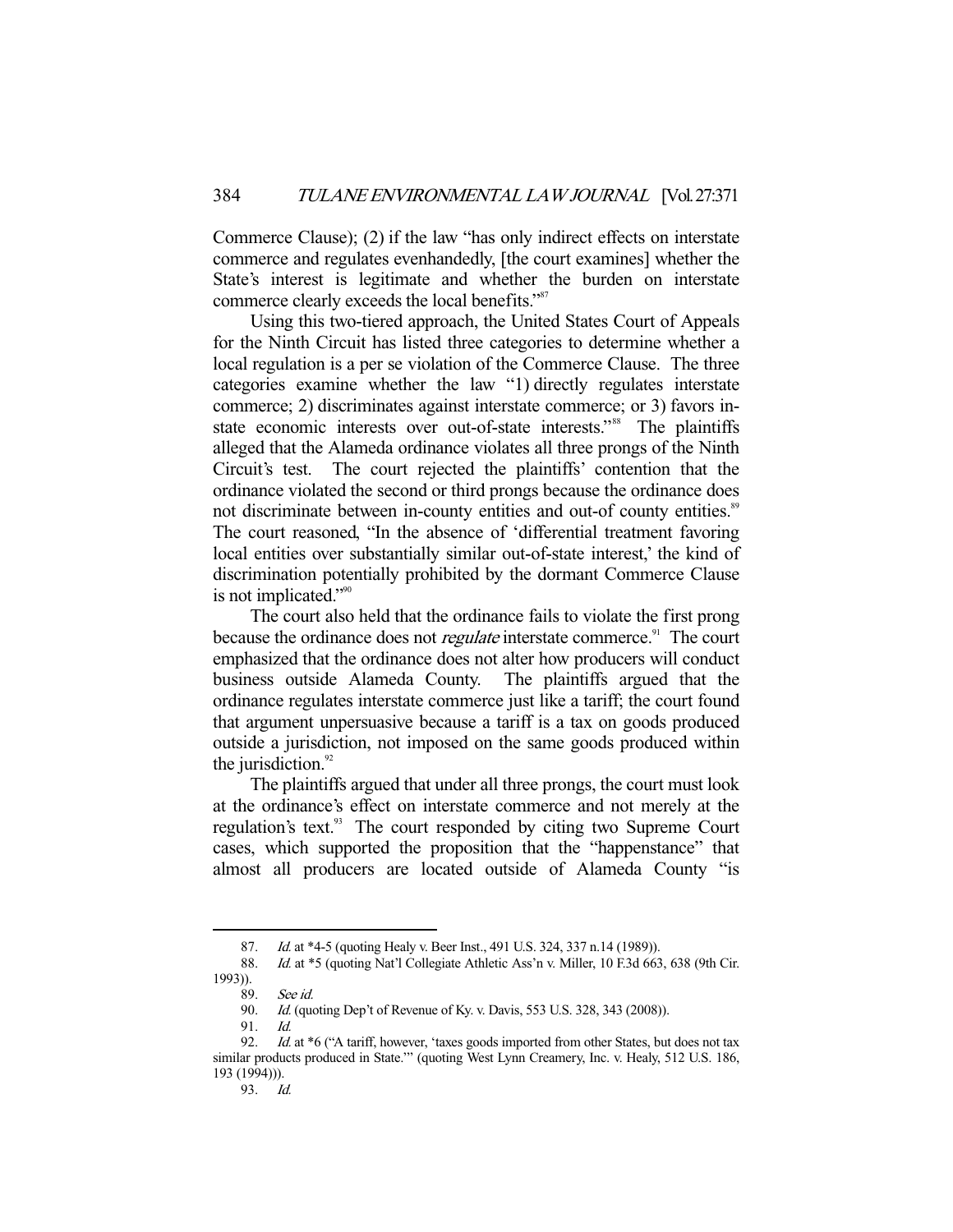insufficient to transform what is fundamentally a local measure into one that could be found to burden interstate commerce impermissibly."94

 Lastly, the plaintiffs argued—"almost in passing"—that under the Supreme Court's second tier balancing test, the county's interests in passing the ordinance could be addressed by a program funded from a different source.<sup>95</sup> The court rejected this argument too, noting the insufficiency of the plaintiff's argument.<sup>96</sup> Ultimately, the court held that the producer's "relatively modest compliance costs" do not unduly burden interstate commerce.<sup>97</sup>

 The plaintiffs are now appealing the ruling to the Ninth Circuit, employing arguments similar to those used at the district court level: the Alameda ordinance impermissibly shifts costs to outside producers. The plaintiff-appellants argue that the district court focused on the wrong issue: regulation of interstate companies. Instead, the court should have examined the regulation's effect on interstate *commerce*.<sup>98</sup> The plaintiffappellants support their argument by hypothesizing that if this regulation is upheld, counties could begin to require interstate newspaper companies to establish newspaper-recycling programs.<sup>99</sup> Ultimately, they argue, "Local politicians would be able to give their constituents something for nothing, while shifting all the costs onto unrepresented consumers and businesses nationwide."<sup>100</sup>

#### B. Challenge to the King County Ordinance

 On November 27, 2013, the same plaintiffs challenging the Alameda ordinance and another trade organization, the Consumer Healthcare Products Association, filed a complaint in the United States District Court for the Western District of Washington challenging the King County ordinance. The Consumer Health Products Association represents marketers and manufacturers of dietary supplements and overthe-counter drugs.101 They most likely joined the lawsuit because the

<sup>94.</sup> *Id.* (citing Exxon Corp. v. Governor of Md., 437 U.S. 117, 126 (1978); CTS Corp. v. Dynamics Corp. of Am., 481 U.S. 68, 88 (1987)).

 <sup>95.</sup> Id.

<sup>96.</sup> *Id.* The court reasoned: "Arguing that an alternative regime would have no burden on interstate commerce does not establish that the minimal burden this Ordinance arguably imposes on interstate commerce 'clearly exceeds the local benefits.'"

 <sup>97.</sup> Id.

 <sup>98.</sup> Brief for Plaintiff-Appellants at 15, Pharm. Research & Mfrs. of Am. v. County of Alameda, No. 13-16833 (9th Cir. Nov. 15, 2013).

 <sup>99.</sup> Id.

 <sup>100.</sup> Id. at 15-16.

 <sup>101.</sup> Complaint for Declaratory and Injunctive Relief at 4, Pharm. Research & Mfrs. of Am. v. King County, No. 2:13-cv-2151 (W.D. Wash. Nov. 27, 2013).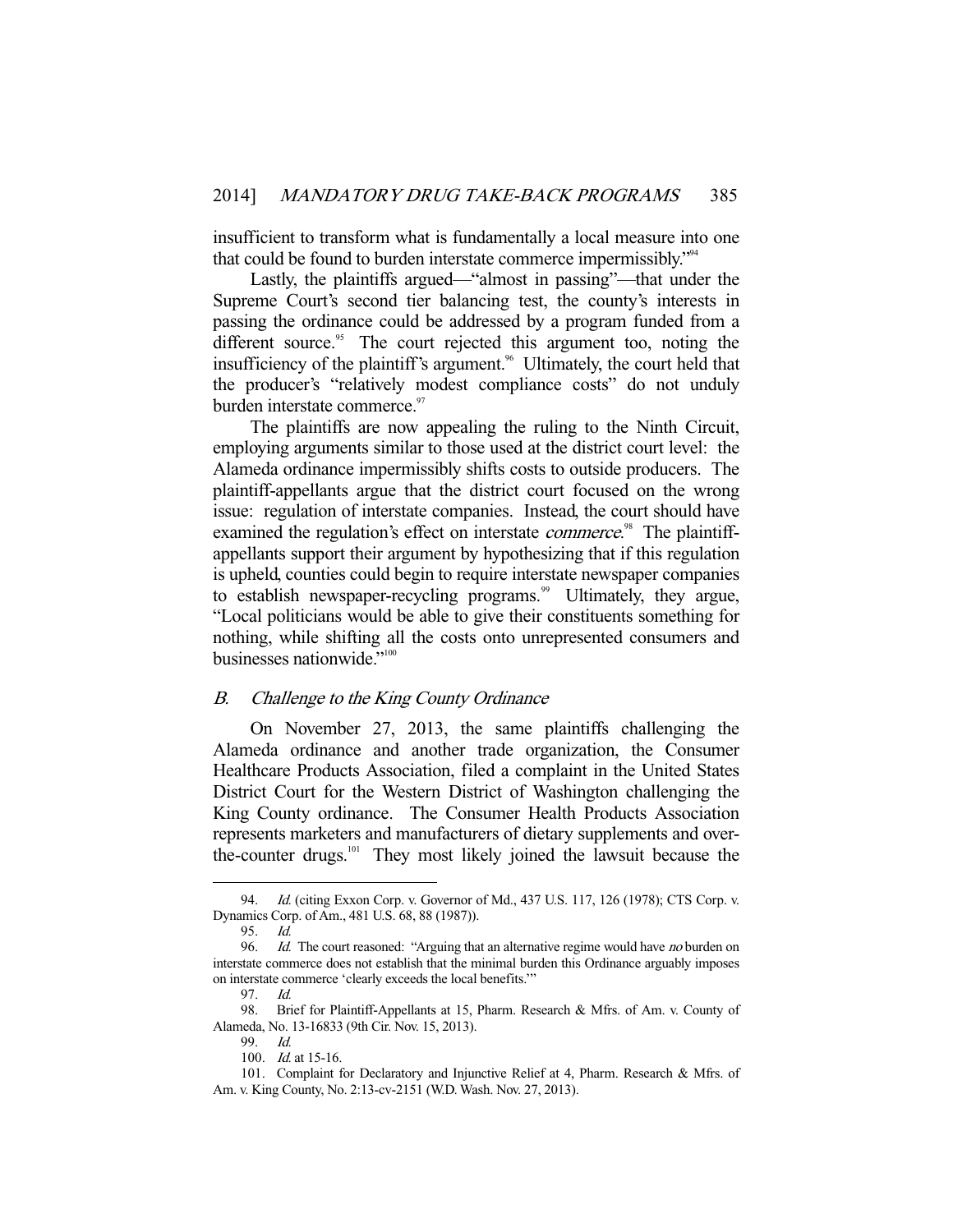King County Ordinance requires manufacturers of nonprescription drugs to develop drug take-back programs.<sup>102</sup>

 The plaintiffs made similar allegations as were made in the Alameda challenge: the ordinance violates the dormant Commerce Clause. Their three arguments are that (1) the ordinance "transfers a governmental responsibility onto pharmaceutical producers simply for placing their products in the stream of interstate commerce," (2) "the Regulation has the impermissible primary purpose and clear effect of shifting costs of a local regulatory program directly onto interstate commerce and unrepresented out-of-county consumers," and (3) "the Regulation has an impermissible extraterritorial effect by regulating entities with no significant ties to King County and by directly controlling conduct across county lines."103 The plaintiffs further alleged that disposing pharmaceuticals promptly does not pose an environmental or public health risk.<sup>104</sup> King County filed its response on December 20, 2013.105

### C. Why Were These Ordinances Challenged?

 The above discussion raises the question: why did manufacturers decide to challenge these ordinances but not earlier EPR laws? First, and perhaps most important, these ordinances directly affect well-organized and well-funded manufacturers. PhRMA is referred to as "[o]ne of the most powerful players in health care."<sup>106</sup> In 2010, pharmaceutical manufacturing companies ranked as the third most profitable sector among the Fortune 500 companies.<sup>107</sup> That same year pharmaceutical manufacturers earned \$44.5 billion in profits (and \$295.7 billion in sales).<sup>108</sup> Furthermore, the pharmaceutical industry took the fourth spot for return on revenue and ranked thirteenth for return on shareholder equity.109 In terms of political power, in 2013, PhRMA ranked as the

 <sup>102.</sup> KING CNTY.,WASH.,BD. OF HEALTH CODE tit. 11.50.030(B)(1) (2013).

 <sup>103.</sup> Complaint for Declaratory and Injunctive Relief, supra note 101, at 2.

<sup>104.</sup> *Id.* at 5.

 <sup>105.</sup> Answer to Complaint, Pharm. Research & Mfrs. of Am. v. King County, No. 2:13-cv-2151 (W.D. Wash. Dec. 20, 2013).

 <sup>106.</sup> Andrea Seabrook & Peter Overby, Drug Firms Pour \$40 Million into Health Care Debate, NAT'L PUB. RADIO (July 23, 2009, 5:05 PM), http://www.npr.org/templates/story/story. php?storyId=106899074.

<sup>107.</sup> Jean Paul Gagnon, The Research Manufacturing Pharmaceutical Industry, in PHARMACY AND THE US HEALTH CARE SYSTEM 215, 216 (Michael Ira Smith et al. eds., 4th ed. 2013).

 <sup>108.</sup> Id. at 215-16.

 <sup>109.</sup> See id. at 216.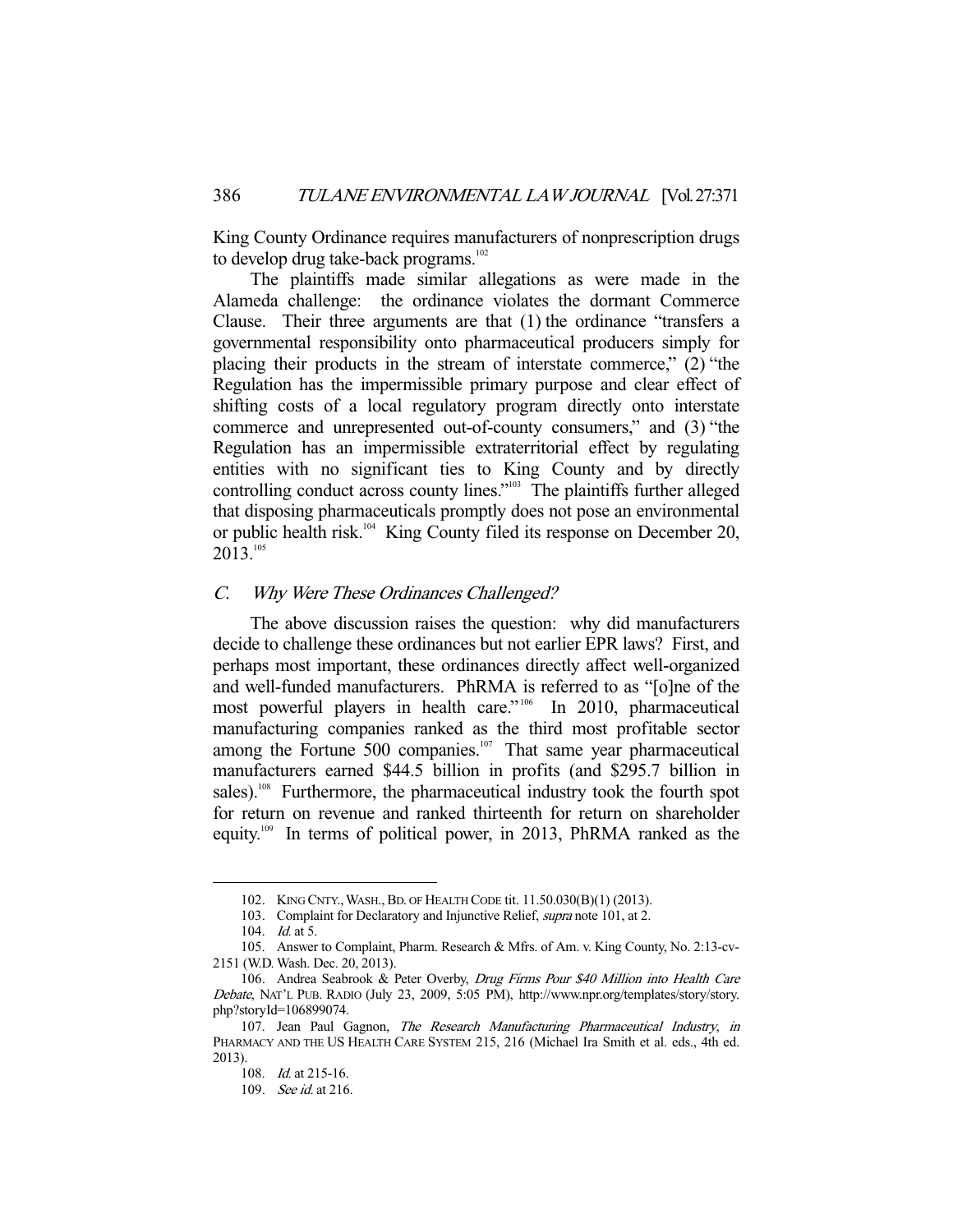ninth largest spender on federal lobbying expenses.<sup>110</sup> And, according to one survey of policy leaders, PhRMA was "voted the best at lobbying, the most effective at having a local and federal presence and the group whose members most frequently 'mobilize to contact policymakers.'"<sup>111</sup>

 Second, as discussed above, operating drug take-back programs requires compliance with laws and regulations at multiple levels of government. For instance, the Alameda County ordinance requires producers to include in their product stewardship plan "[a] description of how support will be provided to any law enforcement agencies within Alameda County that have, or later agree to have, a collection program for Controlled substances."112 Two researchers who studied EPR laws extensively underscore the importance of flexibility in EPR laws to manufacturers. They write that manufacturers "prefer laws that give them flexibility in how they implement collection and recycling programs, and that preference is apparent in many of the laws in place today."<sup>113</sup>

 Third, because these are local ordinances—as opposed to state laws—pharmaceutical manufacturers are concerned about the costs if 3000 other counties in the United States adopt similar take-back programs.<sup>114</sup>

## VI. MANDATORY DRUG TAKE-BACK PROGRAMS' LIKELIHOOD OF SURVIVAL

 As discussed above, under the first part of the dormant Commerce Clause test, courts will strike down a statute if it discriminates against or regulates interstate commerce. The Supreme Court's dormant Commerce Clause precedent routinely addresses cases where laws discriminate by distinguishing between in-state and out-of-state products or producers. For example, in Oregon Waste Systems, Inc. v. Department of Environmental Quality of the State of Oregon, the Court explicitly wrote, "As we use the term here, 'discrimination' simply means differential treatment of in-state and out-of-state economic interests that

 <sup>110.</sup> Top Spenders, CTR. FOR RESPONSIVE POLITICS, http://www.opensecrets.org/lobby/top. php?showYear=2013&indexType=s (last visited Mar. 13, 2014).

<sup>111.</sup> Megan R. Wilson, PhRMA Comes Out on Top in Trade Group Rankings, THE HILL (July 24, 2013, 9:04 PM), http://thehill.com/business-a-lobbying/313291-phrma-comes-out-ontop-in-trade-group-rankings.

 <sup>112.</sup> ALAMEDA CNTY.,CAL., HEALTH & SAFETY CODE § 6.53.050(A)(11).

 <sup>113.</sup> Nash & Bosso, supra note 26, at 177.

 <sup>114.</sup> Reply in Support of Summary Judgment for Plaintiffs and Opposition to Defendants' Cross Motion, supra note 80, at 24.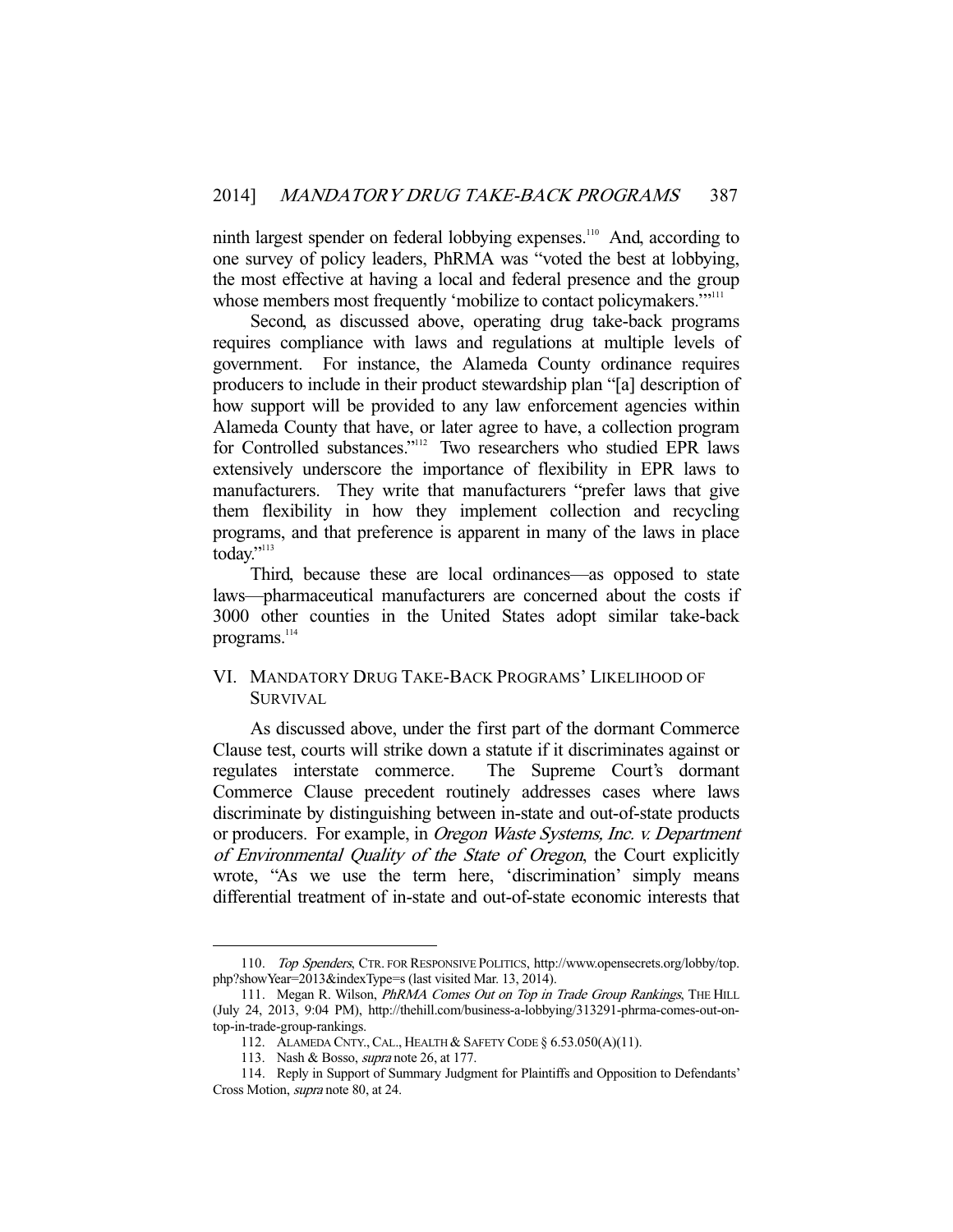benefits the former and burdens the latter."115 In other cases, the Supreme Court makes clear that the dormant Commerce Clause takes effect when a law discriminates between similarly situated economic interests.<sup>116</sup> Additionally, the Supreme Court refuses to find discrimination and invoke the dormant Commerce Clause just because a regulation affects interstate companies.<sup>117</sup>

 The drug take-back ordinances do not discriminate against interstate commerce. The Alameda and King County ordinances treat in-state and out-of-state producers—similarly situated interests—equally. The producers and Alameda County stipulated to that fact before the trial in the case challenging the Alameda ordinance.<sup>118</sup>

 Furthermore, the drug take-back regulations do not regulate interstate commerce. The Supreme Court has held that a law regulates interstate commerce when it requires producers to set higher prices for products sold in other states, referred to as an extraterritorial effect.<sup>119</sup> Furthermore, in *Exxon Corp. v. Governor of Maryland*, the Supreme Court held that the Commerce Clause's reach does not extend to protecting "the particular structure or methods of operation in a retail market."<sup>120</sup>

 When challenging the drug take-back ordinances, the producers argue that the ordinances regulate interstate commerce because they have an extraterritorial effect, which comes into play because the producers will have to change their business practices to set higher drug prices.<sup>121</sup>

-

 119. See Baldwin v. G.A.F. Seelig, Inc., 294 U.S. 511, 521 (1935). The oft-quoted Justice Cardozo wrote, "New York has no power to project its legislation into Vermont by regulating the price to be paid in that state for milk acquired there." Id.

 <sup>115. 511</sup> U.S. 93, 99 (1994).

<sup>116.</sup> See, e.g., Gen. Motors Corp. v. Tracy, 519 U.S. 278, 298-99 (1997) ("Conceptually, of course, any notion of discrimination assumes a comparison of substantially similar entities. . . . [T]his central assumption has more often than not itself remained dormant in this Court's opinions on state discrimination subject to review under the dormant Commerce Clause."); CTS Corp. v. Dynamics Corp. of Am., 481 U.S. 69, 88 (1987) ("Because nothing in the Indiana Act imposes a greater burden on out-of-state offerors than it does on similarly situated Indiana offerors, we reject the contention that the Act discriminates against interstate commerce.").

 <sup>117.</sup> See Exxon Corp. v. Governor of Md., 437 U.S. 117, 126 (1978) ("The fact that the burden of a state regulation falls on some interstate companies does not, by itself, establish a claim of discrimination against interstate commerce.").

 <sup>118.</sup> Pharm. Research & Mfrs. of Am. v. County of Alameda, No. 12-cv-6203-RS, 2013 WL 4718986, at \*2 (N.D. Cal. Aug. 28, 2013) ("4. The Ordinance, on its face, does not impose different requirements on Producers within Alameda County and Producers outside of Alameda County. 5. The Ordinance, on its face, does not impose different requirements on Producers within California and Producers outside of California.").

 <sup>120. 437</sup> U.S. at 127-28 ("[T]he Clause protects the interstate market, not particular interstate firms, from prohibitive or burdensome regulations.").

<sup>121.</sup> See Reply in Support of Summary Judgment for Plaintiffs and Opposition to Defendants' Cross Motion, supra note 80, at 16.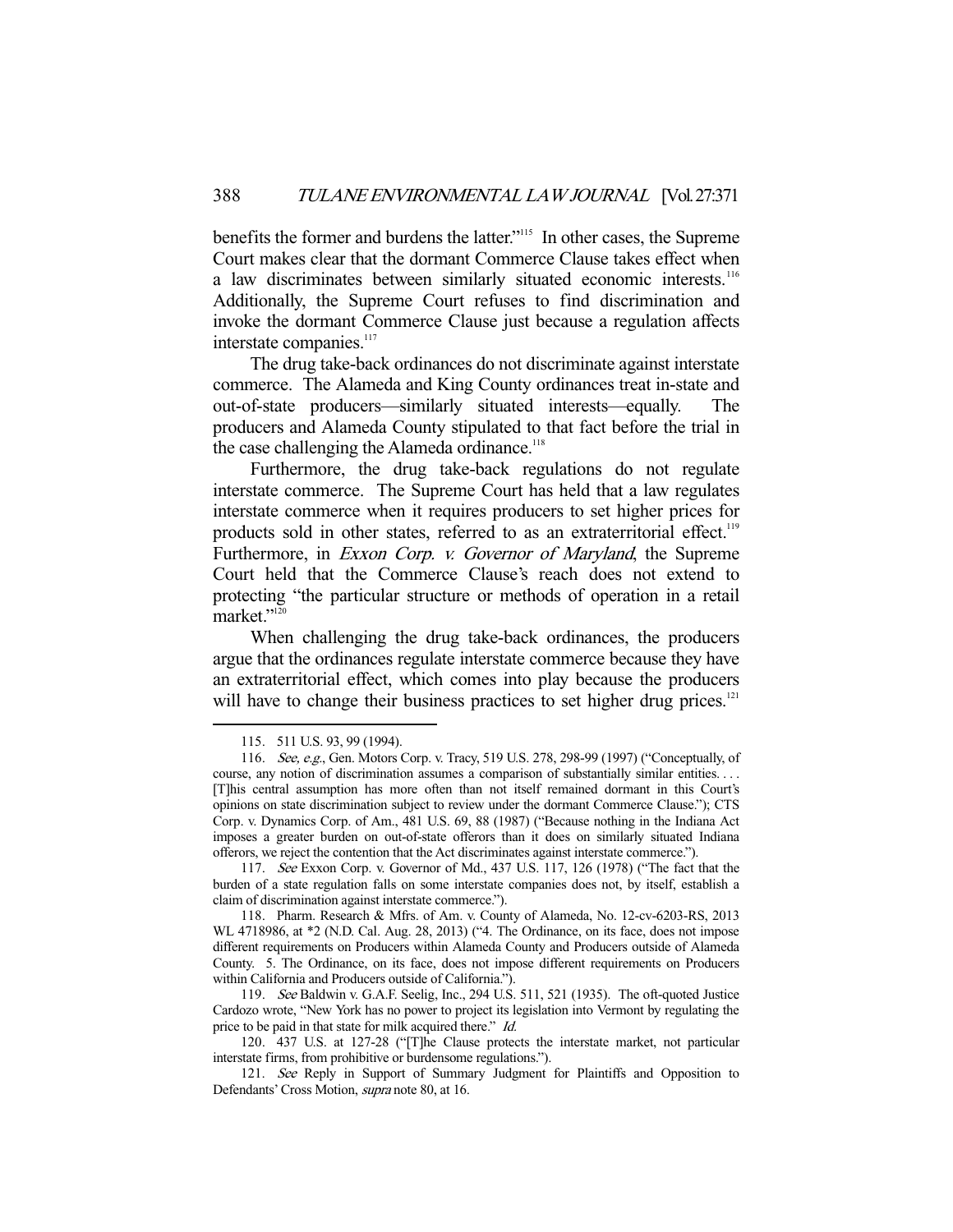While complying with the regulation may complicate producers' business operations, it fails to equate to a burden that merits overturning the drug take-back ordinances.

 The Supreme Court found the extraterritorial-effect argument unpersuasive in a different case, *Pharmaceutical Research &* Manufacturers of America v. Walsh, where PhRMA challenged a Maine statute that requires drug manufacturers to pay a rebate to the state so that the state can offer prescription drugs at lower prices.<sup>122</sup> The plaintiffs made two arguments: (1) the rebate constituted an extraterritorial regulation, and (2) the regulation subsidized sales in Maine by discriminating against interstate commerce.<sup>123</sup> The Court rejected both arguments. First, regarding the regulation argument, the Court held that the law does not regulate prices outside the state.<sup>124</sup> Second, the law does not discriminate because even if a drug manufacturer were located in Maine, the statute would still affect it. $125$ 

 Defendants in both cases challenging the Alameda and King County ordinances focused their arguments on the ordinances' regulation of interstate commerce. However, given that the Alameda County and King County ordinances regulate in-state and out-of-state entities evenly, their better argument would be to focus on the second part of the dormant Commerce Clause test, which was developed explicitly for regulations that burden interstate commerce. Under this second part, a court must examine whether

"the burden imposed on [interstate] commerce is clearly excessive in relation to the putative local benefits." Moreover, "the extent of the burden that will be tolerated will of course depend on the nature of the local interest involved, and on whether it could be promoted as well with a lesser impact on interstate activities."<sup>126</sup>

 Although no Supreme Court precedent explicitly addresses a state or local ordinance that requires manufacturers to take back a product, a few dormant Commerce Clause cases offer some guidance on how a court might rule on a drug take-back program. The Supreme Court held in *American Trucking Ass'n v. Scheiner* that a state law that required truck drivers to pay a fee for a registration tag in order to drive through

 <sup>122. 538</sup> U.S. 644, 649 (2003).

 <sup>123.</sup> Id. at 669.

 <sup>124.</sup> Id.

 <sup>125.</sup> Id. at 670.

 <sup>126.</sup> Minnesota v. Clover Leaf Creamery Co., 449 U.S. 456, 471 (1981) (citation omitted) (quoting Pike v. Bruce Church, Inc., 397 U.S. 137, 142 (1970)).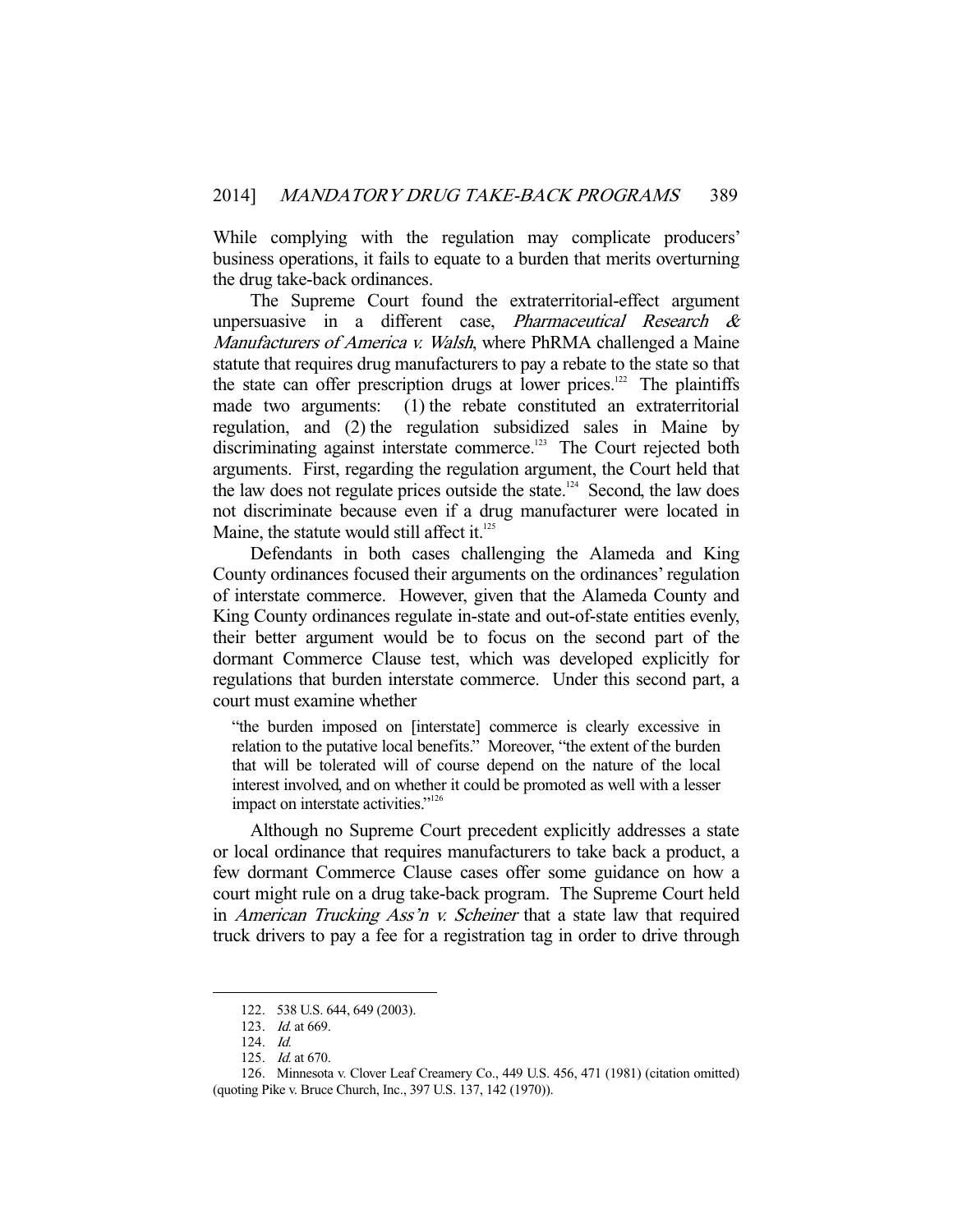Pennsylvania was unconstitutional.<sup>127</sup> The Court's reasoning could be applied to the drug take-back program ordinances. Just as the Court reasoned that the flat tax had the "inevitable effect [of] threaten[ing] the free movement of commerce by placing a financial barrier around the State,"<sup>128</sup> a court could find that the costs of complying with the take-back ordinances constitute a financial barrier making it prohibitively expensive for drug manufacturers to operate within Alameda and King Counties.

In *Minnesota v. Clover Leaf Creamery Co.*, the Court upheld a state statute that prohibited milk to be sold in plastic nonrefillable, nonreturnable containers, but allowed it in paper containers that were nonrefillable and nonreturnable.<sup>129</sup> The Court reasoned that interstate commerce would be burdened only slightly: "Milk products may continue to move freely across the Minnesota border, and since most dairies package their products in more than one type of containers, the inconvenience of having to conform to different packaging requirements in Minnesota and the surrounding States should be slight."<sup>130</sup> Furthermore, the Court noted, "Even granting that the out-of-state plastics industry is burdened relatively more heavily than the Minnesota pulpwood industry, we find that this burden is not 'clearly excessive' in light of the substantial state interest in promoting conservation of energy and other natural resources and easing solid waste disposal  $problems \dots$ ."<sup>131</sup>

 The Minnesota ban survived the dormant Commerce Clause challenge because although the law imposed a burden on companies (selling their product in a certain container), the costs were not substantially burdensome; at certain times, the regulated companies already sold containers that complied with the law. Therefore, the companies could comply with the statute without adopting new practices. In the cases at hand, it is possible that the Court will find that the compliance burden is high. Unlike in *Clover Leaf Creamery*, drug manufacturers are unaccustomed to running drug take-back programs. The manufacturers would have to develop new systems and be subject to inconsistent legal requirements. Rather than continuing a practice in which they already engage, as was the case in *Clover Leaf Creamery*,

 <sup>127. 483</sup> U.S. 266, 286-87 (1987).

<sup>128.</sup> *Id.* at 284.

 <sup>129. 449</sup> U.S. at 473.

 <sup>130.</sup> Id. at 472.

<sup>131.</sup> *Id.* at 473 (emphasis added).